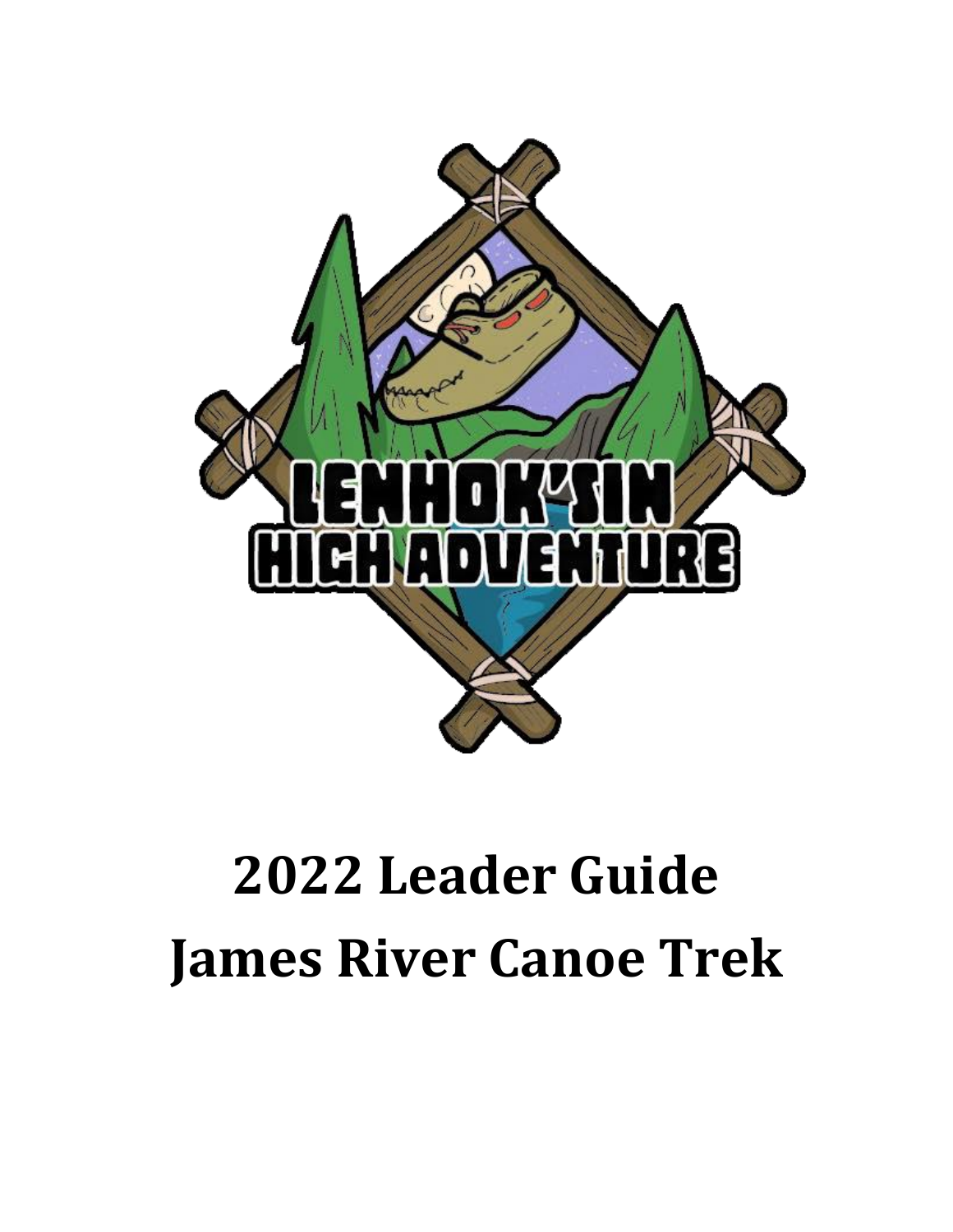#### *Introduction*

Welcome to Lenhok'sin High Adventure! We are very excited for your crew to join us on the trail this summer, and we hope that this guide will help to prepare you for the challenges and excitement that await you at camp.

Our mission is to provide you with a memorable experience while you are paddling down the James River and navigating white water rapids, while also introducing you to activities you've never done before at our outposts, and testing your backcountry skills. We hope that your High Adventure experience will give you treasured memories, a chance to grow as a team, and the opportunity to further your scouting careers.

Please read through this Leader's Guide, as it is updated each year with program additions and adjustments. If you have any questions, you can contact us at [lenhoksin@gotogoshen.org,](mailto:lenhoksin@gotogoshen.org) or myself at [elisabeth.warren@gotogoshen.org.](mailto:elisabeth.warren@gotogoshen.org) We are looking forward to meeting your units on the trail and providing you with an incredible adventure!

Yours in Scouting,

Elisabeth C. Warren Camp Director Lenhok'sin High Adventure www.facebook.com/Lenhoksin [www.gotogoshen.org/lenhoksin](http://www.gotogoshen.org/lenhoksin)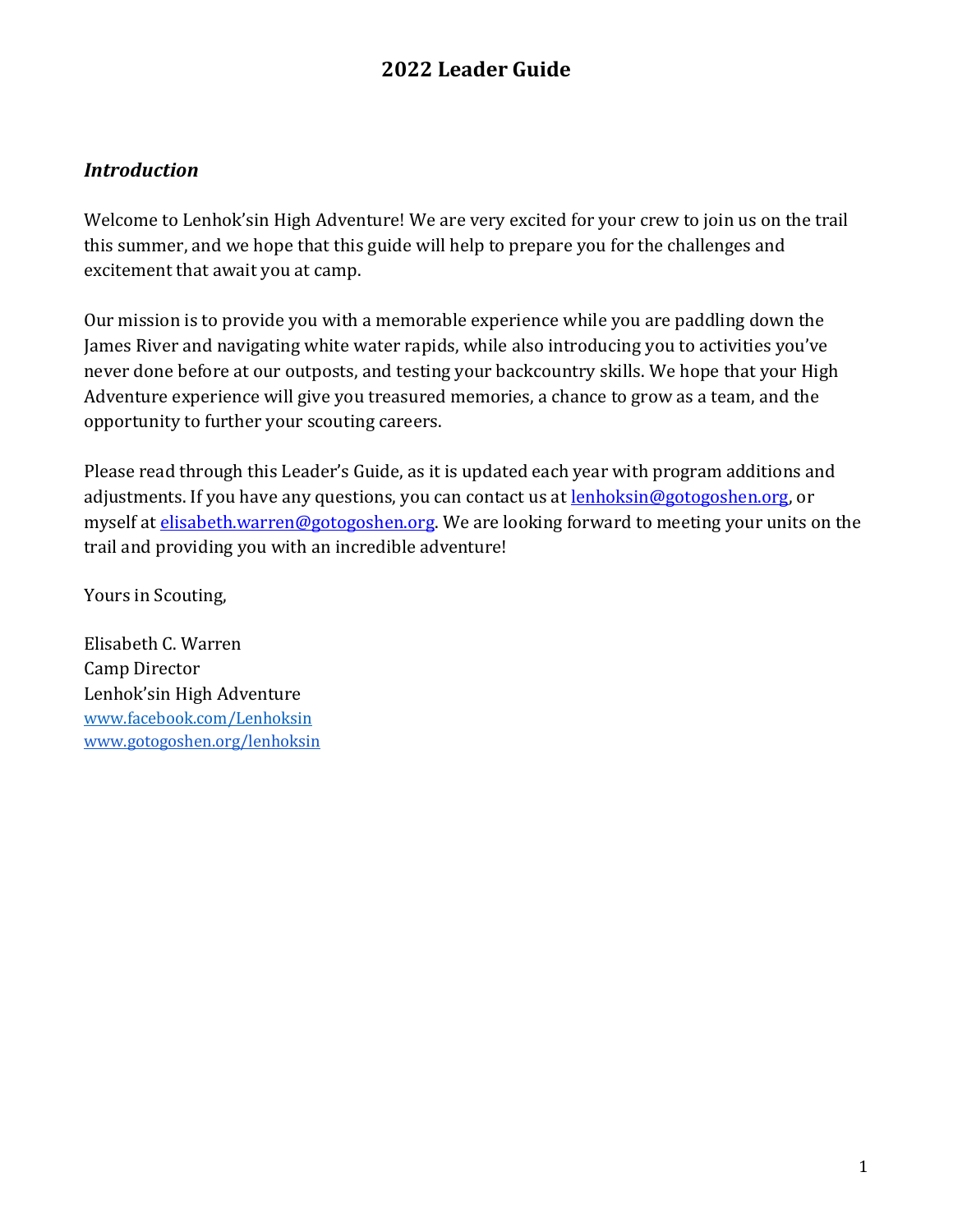#### Table of Contents:

| Introduction                              | 1         |
|-------------------------------------------|-----------|
| <b>Trek Checklist</b>                     | 3         |
| Planning Your Lenhok's in Adventure       | $4 - 6$   |
| What to Pack: Crew and Personal Equipment | $7-9$     |
| <b>Trail Cooking</b>                      | $10 - 11$ |
| On the River: Policies, Tips, and Tricks  | $12 - 13$ |
| The James River Trek                      | 14-15     |
| <b>River Cleanup Service Project</b>      | 16        |
| Awards                                    | 17        |
| In-Camp Schedule                          | 18-19     |
| <b>Equipment Packing List</b>             | 20-22     |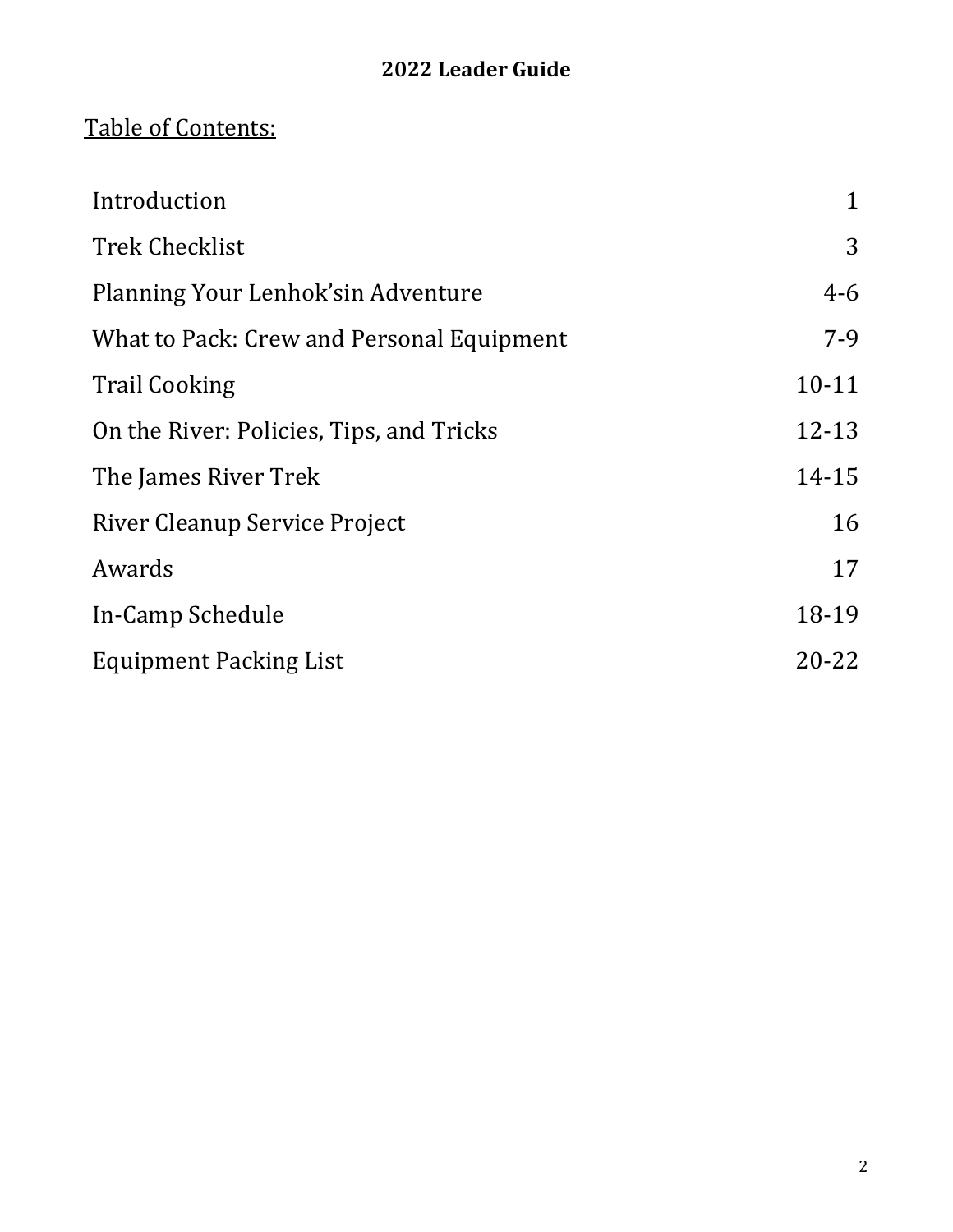### **You have registered your crew! Now, what to do? Here is a checklist!**

- ❏ Read through this guide.
- ❏ Fill out the "pre-camp survey" found on our website under Forms & Downloads <https://www.gotogoshen.org/camps-programs/lenhoksin-high-adventure/> (Due **May 7, 2022)**.
	- ❏ Have your crew decide what outposts they would like to participate in, in order of preference.
- ❏ Plan and carry out a few weekend "shakedown" canoeing trips prior to arrival.
- ❏ Complete the following required trainings prior to your arrival at camp.
	- ❏ My.Scouting.org modules
		- ❏ Weather Hazards Training
		- ❏ Youth Protection Training
		- ❏ Safety Afloat (River Trek only)
		- ❏ Safe Swim Defense (River Trek only)
	- ❏ Wilderness First Aid Certification (at least one member)
	- ❏ Aquatics Supervision: Paddle Craft Safety Basic (at least one crew member, over 21 years old)
- ❏ Ensure all your training certifications have been completed, which will be checked upon your arrival at Lenhok'sin.
- ❏ Bring to camp
	- ❏ **Two copies** of each participants completed BSA Medical Form for each person (Parts A, B, and C, including NCAC Health Advisory Form)
	- ❏ A crew roster of each participant attending your Lenhok'sin trek
	- ❏ Completed training certifications
	- ❏ A cellphone with Verizon cell service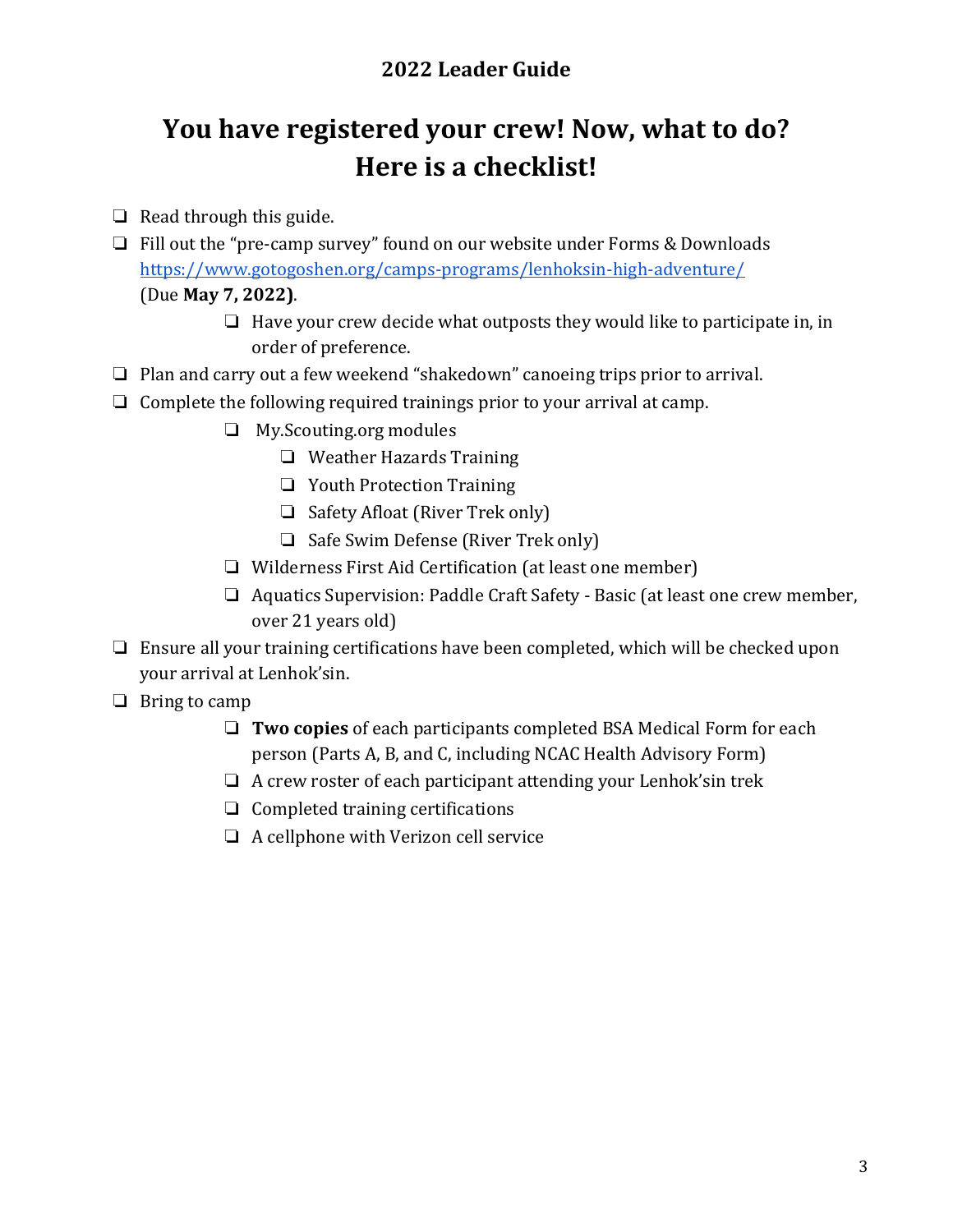

### *Planning your Lenhok'sin Adventure*

#### *Organizing for a Canoeing Adventure*

As with any scouting activity, preparation and planning are vital to the success of your trip. Please keep in mind the following:

- The week on the river will be challenging both physically and mentally, and your crew's outdoor skills will be put to the test. Fun, fellowship, teamwork, and adventure are important ingredients in planning your trek.
- Complete and submit your pre-camp survey no later than **May 7, 2022.**
- Obtain and complete medical forms as soon as possible so that there will be no barrier to beginning your trail experience.
	- Crews are required to bring **two** copies of each participant's medical forms to camp.
- National Standards require that "at least one member of each crew, preferably two, must be currently certified in Wilderness First Aid and CPR".

#### *Physical Stamina and Weekend Shakedown Hikes*

National Standards require a "thorough pre-trek Shakedown." This will assist your crew in analyzing their skill level, prevent injury, and set goals for their week at Lenhok'sin. We recommend completing several weekend treks, building in length, to slowly build up your crew's skill and stamina, and ensure they are prepared.

During these shakedowns, keep note of the items you used, didn't use, and any you should have brought but left behind. Have your crew brainstorm ways to lighten their packs, leaving excess items behind and sharing items among the crew. You should also pay attention to daily fuel consumption so you can pack an appropriate amount for camp. Shakedowns should include overnights trips so the crew can practice setting up and breaking camp efficiently.

#### *Training Requirements*

*At least one member of each crew must hold a current Wilderness First Aid certification from an approved provider, as well as CPR certification. Please bring proof of these certifications with you to camp*. We prefer two trained members of each crew, just in case the injured person happens to be one of the trained members. The NCAC offers these training courses regularly. Call 301-530-9360 for information. You can find accredited Wilderness First Aid Trainings here: <https://www.scouting.org/health-and-safety/training/wilderness-fa/>

Please visit the Lenhok'sin High Adventure webpage for a breakdown of all trainings required for your trek[: https://www.gotogoshen.org/camps-programs/lenhoksin-high-adventure/](https://www.gotogoshen.org/camps-programs/lenhoksin-high-adventure/)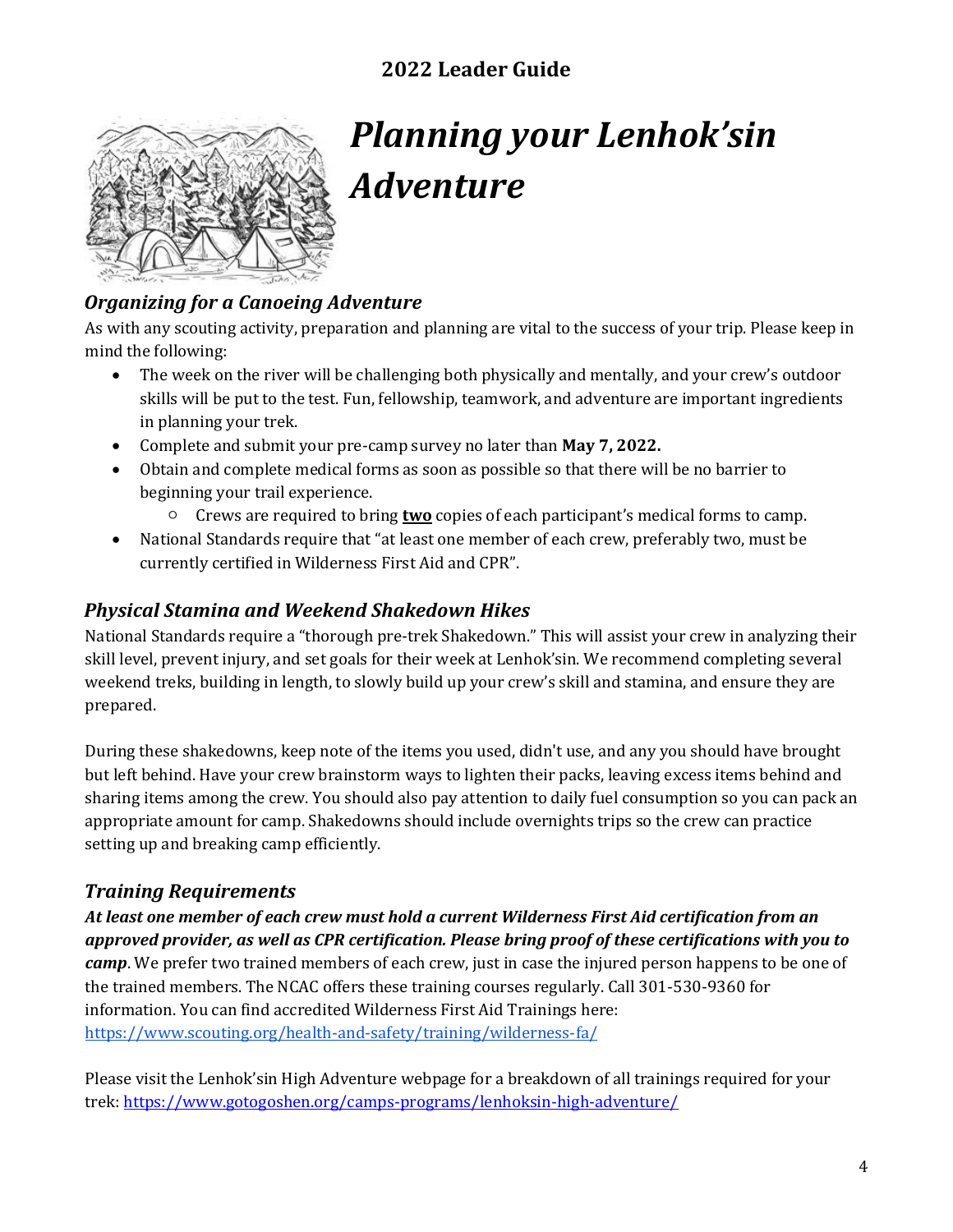#### *Minimum Age Requirement*

In accordance with National High Adventure policy and the Guide to Safe Scouting, youth attending Lenhok'sin High Adventure **must be 13 years old** by September 1, 2022. The youth member(s) must be mature enough for the rigors and challenges of high adventure.

#### *Experience Requirement*

National Standards require that at least two members of the crew, either youth or adult participants, have had "Extensive Experience" in this type of activity, defined as having been on at least three short-term (two-day) overnight canoeing outings.

#### *Crew Chief*

Your primary youth leader is the Crew Chief. While the Adult Crew Leader attends to the administrative details and keeps an eye on health and safety, your Crew Chief should direct the crew. Delegate responsibility early and then take your turn in following the Crew Chief's direction—just as you expect that your directions will be followed. Ensure that your Crew Chief understands the program, the skills, the award requirements, and daily routine of camp. **Leave the leadership of the crew in the hands of your youth leaders whenever possible, and only intervene when necessary to prevent unnecessary complications or safety risks.**

#### *Crew Size*

The minimum crew size is six members, and maximum crew size **is limited** to 12 unless approved by the Camp Director. If you have more than 12 crew members, we recommend forming sub-crews to maintain ideal program quality. If your troop has two crews attending Lenhok'sin and you would like to camp together each or most nights, please indicate that on your pre-camp survey. The minimum and maximum crew sizes are set in place by National Standards for your safety and experience, as well as program capacity.

#### *Pre-Camp Survey Form*

Complete the *Pre-Camp Crew Survey Form* as soon as possible. The deadline is **May 7, 2022**. Although primarily used for outpost selection for Lenhok'sin Backpacking treks, the Pre-Camp Survey assists Lenhok'sin staff in ensuring that all dietary restrictions are met, prior to a scout's arrival at camp.

#### *Round Robin Stations*

Upon your arrival at Lenhok'sin High Adventure, you will go through several round robin stations, including the following:

- Medical Checks (full crew) and Reconciliation (adult leader)
- Base Camp Tour
- Pack Check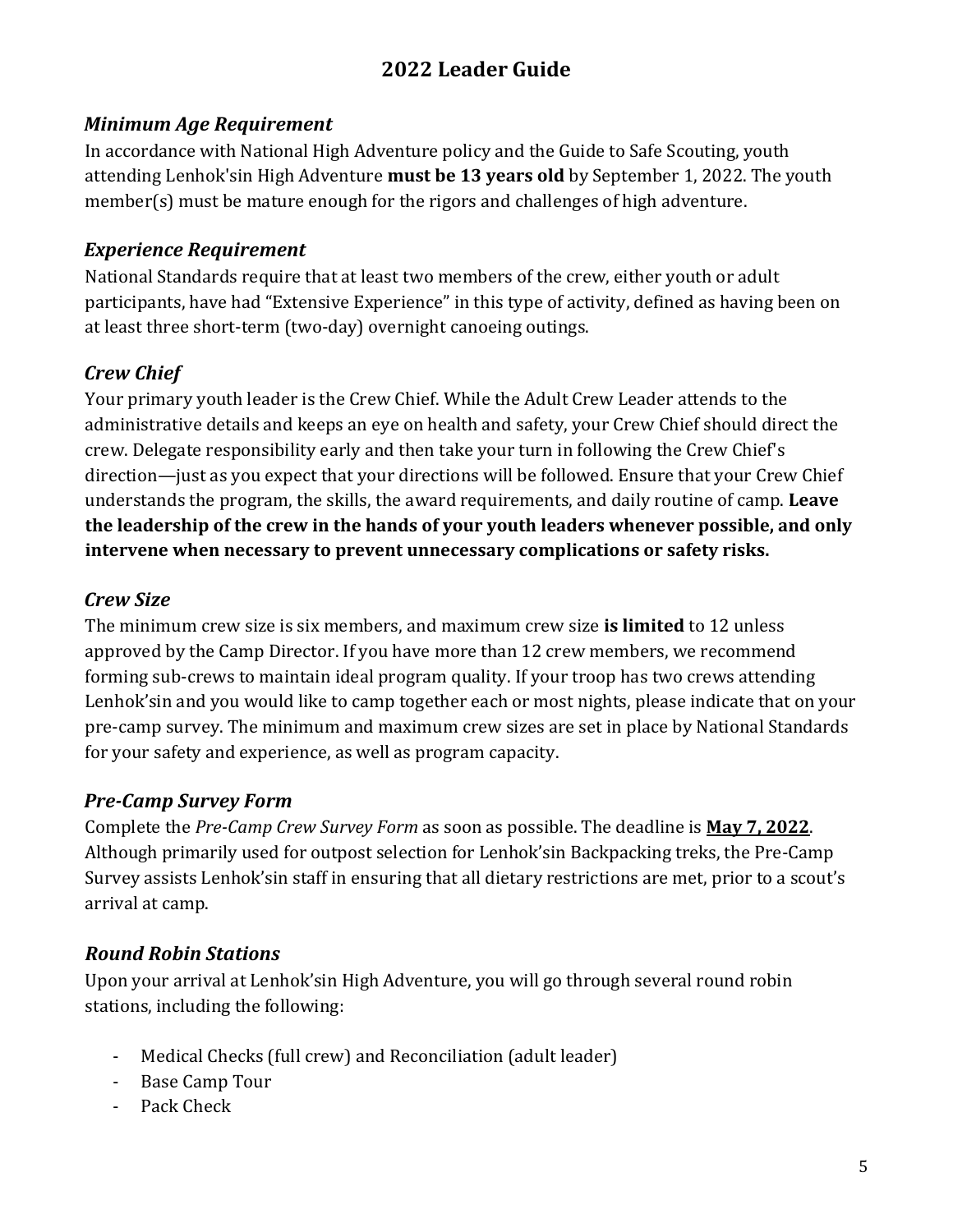- Model Campsite
- Bear Bagging
- Weather Hazards
- Wildlife and Bear Safety
- Leave No Trace
- Health and Safety
- Food Commissary
- Quartermaster
- Trading Post

You will be lead through the Round Robin Stations by your Staff Site Guide. The time spent on each station will be based on your crew's prior experience, knowledge base, and trek preparedness.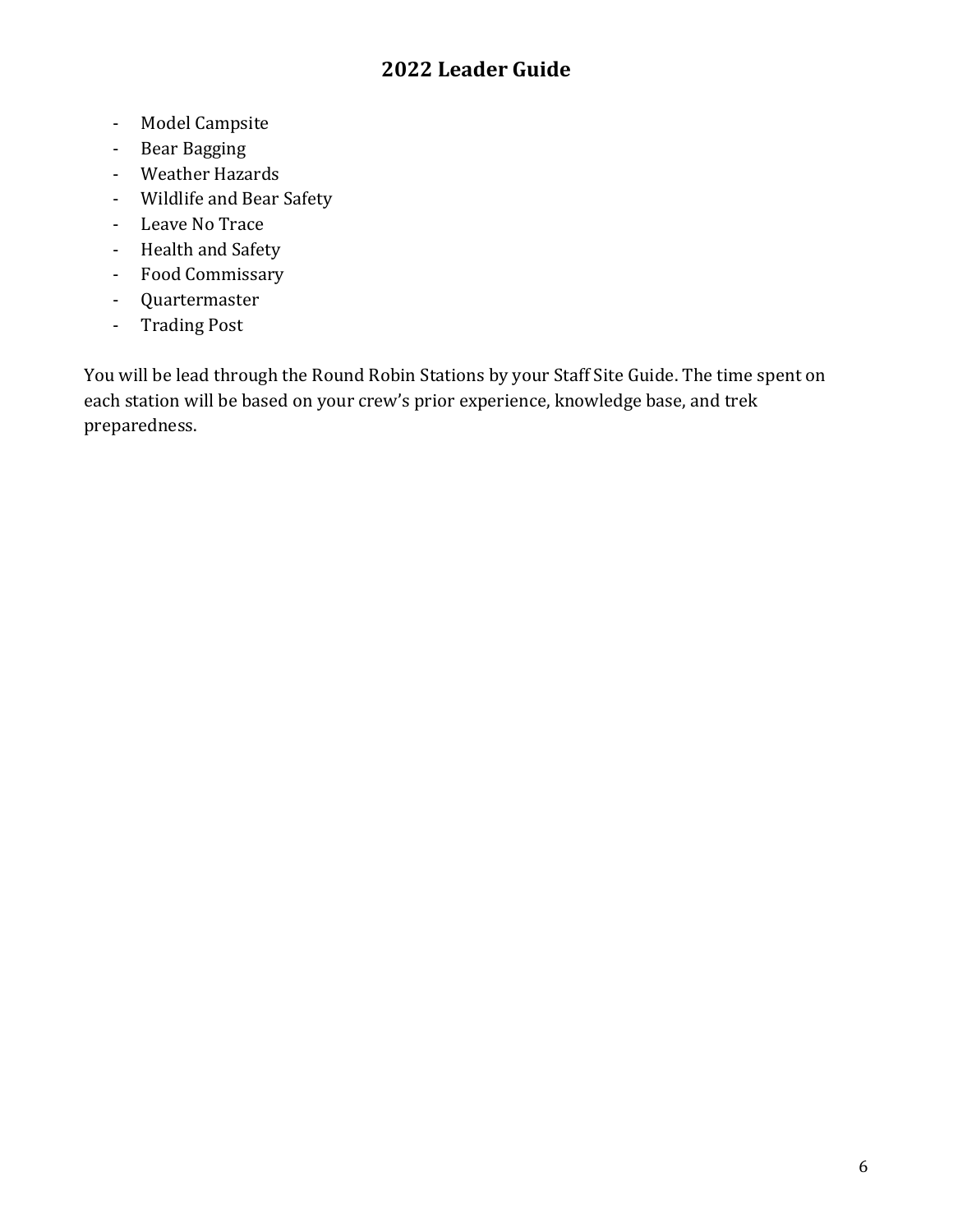### *What to Pack: Crew and Personal Equipment*

#### *Footwear*

When on a canoe trek, crem members should wear closed toed shoes that are in good condition, well fitting, broken-in, and can get wet. Shoes that do not fit properly or are not broken in will lead to blisters, hot spots, and foot pain. Moisture trapped footwear will soften and weaken skin, leading to blisters and other foot related issues. Experienced canoers recommend closed toed sandals, such as Keens, or trail running shoes. Water shoes also serve as an option.

While at your campgrounds, a lightweight pair of sneakers, or "camp shoes," are nice for allowing your feet to air out and dry while resting at camp. Closed toed shoes must be worn at all times while on the river and at your campsite.

#### *Tent*

Be sure to choose a lightweight tent that is in good condition, and practice setting it up before camp. Tent selection should align with the number of participants in your unit. For example, a four-person tent would not be best suited for a Lenhok'sin trek due to its size and weight. Instead, a two-person tent shared between two scouts (buddy pairs) is recommended. If your tent doesn't have a waterproof floor you will want to ensure that you have a sturdy ground cloth, such as a thick piece of builder's plastic or sturdy plastic drop cloth.

#### *Sleeping Bag*

We recommend a lightweight sleeping bag for your trek; however nighttime temperatures can often drop to the low forties in Goshen throughout the summer. Sleeping bags should be stored in a waterproof stuff sack for extra protection from moisture.

#### *Mattress Pads*

Many mattress pads provide an insulating barrier between you and the ground, which will improve a good night's rest. A mattress pad will also increase your comfort in rock areas, as many of the campsites along the James River feature gravel pads. Although inflatable mattress pads tend to provide the best comfort and are more popular in the outdoor community, a foam pad can work just as well.

#### *Hammocks*

Hammocks have become very popular in the outdoor community, and have become a preference for many. If you or your unit choose to use a hammock on the trail, please practice setting up and sleeping in a hammock before you arrive at camp. Hammock users may wish to bring an insulating pad to line their hammock with, as well as some form of rain fly/cover. When setting up your hammock, please use treesafe straps, as well as place sticks in between your straps and the tree to prevent stress marks on the bark. **Please be aware that not all campsites have trees available that are suited for hammocking.**

#### *Dry Clothing*

We suggest packing your clothing in zip-lock plastic freezer bags or lightweight water-proof stuff sacks**.**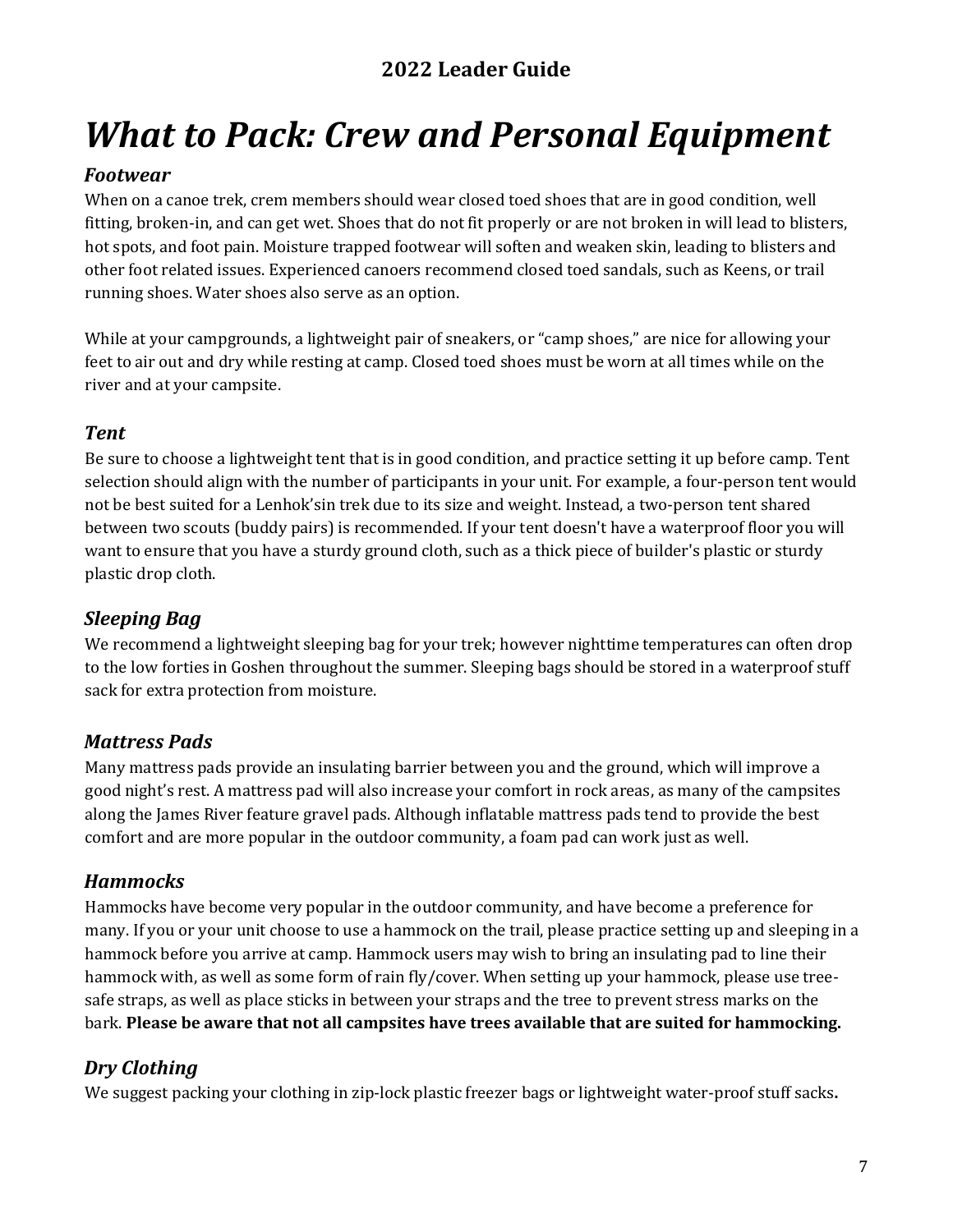Squeeze out excess air to save room in your pack. Should your clothing get wet or soiled, repacking in the same bags will keep the rest of your gear dry.

#### *Protection from the Weather*

Either good quality rain gear or a poncho is a must! You will be in the woods or on the river all week, and rain showers often come rolling in with short notice. Please double check that all your crew members bring this item. Rain gear should always be packed at the top of your pack on in an easy access external pocket. Additionally, either a wool sweater or fleece pullover is recommended for warmth. You should also have a waterproof cover for your backpack. These can either be purchased or handmade from large heavy-duty trash bags.

#### *Flashlights*

Each person will need a reliable flashlight or headlight with a fresh set of batteries to last the week. The crew may wish to bring an extra set of AA and AAA batteries in case someone needs a spare set.

#### *Bear Bag Gear*

All smellable items must be places in a bear bag or bear cannister while on your trek. This includes all items such as toiletries, food, first aid kits, and water bottles that have held liquid other than water. Units should bring a 75-foot nylon cord as well as sturdy bear bags for this purchase.

We also ask that you follow the "Bearmuda Triangle" method of camp set up in order to protect yourself and our wildlife (see image to the right). Please refer to the "Bear Procedures" section of the Leader Guide for more information on our Black Bears and expectations.



*"Shakedown Guide" (Philmont Scout Ranch, 2019)*

#### *Toilet Paper*

Don't forget to bring along this essential item! You can choose to carry rolls of toilet paper for communal use, or for everyone to carry a personal supply. If you should forget or need more, please ask for some at base camp Quartermaster station.

#### **Personal** *Electronic* **Devices**

While this is a beautiful opportunity to escape technology, we do highly recommend that each crew designate **one person** as an emergency contact phone number. The only cell service that works well along the James River is **Verizon**; therefore, this emergency number should be a Verizon cell phone if possible. If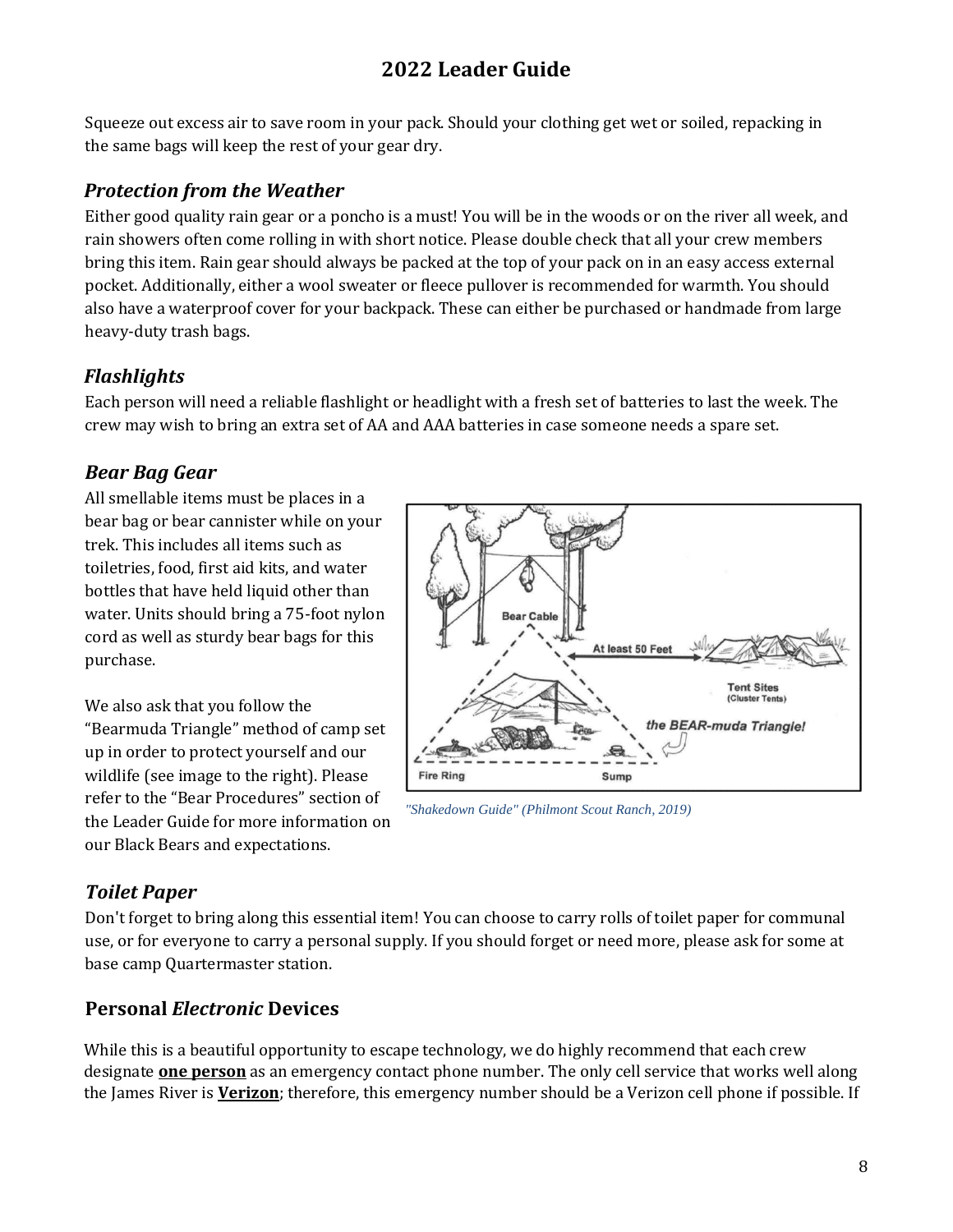not, Sprint works in some areas; AT&T and T-Mobile do not. At the leader's meeting at the beginning of the week, we will go over emergency procedures and give you contact numbers for the Camp Director and Canoe Trek Outfitter (Twin River Outfitter or James River Runners).

Please keep in mind that there is no electricity on the river. If you must charge your cell phone, we recommend using a battery pack or a solar panel to charge your personal electronic device. We have a few spare battery chargers that you may borrow for emergency cell phones. Please ask the Camp Director if you would like one.

We recommend leaving all radios, iPods, electronic games, laptops, etc. at home. However, if they are brought to Lenhok'sin, they should be left in your vehicles.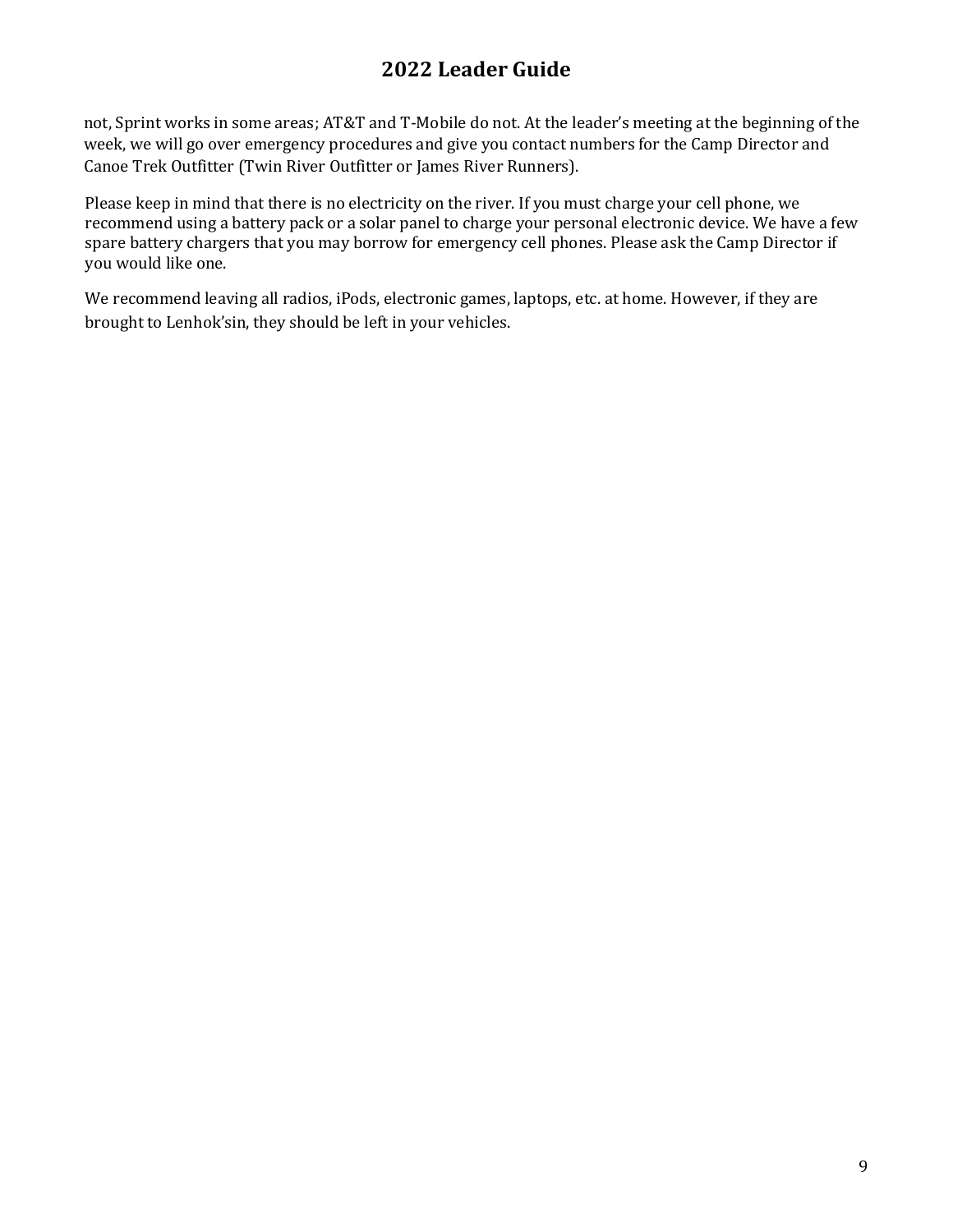

### *Trail Cooking: A Scout is Hungry – the 13thPoint of the Scout Law!*

You will certainly be ready for a good meal at the end of each day on the trail! We provide crews with a variety of dehydrated food for dinner and 'no cook' foods, high in protein and carbohydrates, for easy consumption on the trail for breakfast and lunch. You receive half of this food during the Round Robin Stations on Sunday and half on Wednesday at your resupply. Please see the 2022 Trail Food Menu available on the Lenhok'sin webpage.

#### *Trail Menu*

River Trek units will receive an entire week's worth of meals upon arrival at Lenhok'sin Basecamp on Sunday afternoon. The 2022 Menu can be found here: [https://www.gotogoshen.org/wp](https://www.gotogoshen.org/wp-content/uploads/2022/05/Lenhok%E2%80%99sin-High-Adventure-Trek-Menu.pdf)[content/uploads/2022/05/Lenhok%E2%80%99sin-High-Adventure-Trek-Menu.pdf](https://www.gotogoshen.org/wp-content/uploads/2022/05/Lenhok%E2%80%99sin-High-Adventure-Trek-Menu.pdf)

All dietary restrictions and needs should be detailed in your unit's Pre-Camp Survey.

#### *Water Purification*

You will be purifying your own drinking and cooking water at our outposts! We recommend bringing at least two water purification pumps, or using other methods like adding iodine or chlorine dioxide tablets, using a UV radiation device with a filter system, or boiling extensively. Be sure to practice using your equipment before camp and double-check you have everything you need, such as a water collecting bag or a dirty and clean water container. You may also fill your water bottles up at base camp latrines or showers houses while hiking through. The water at base camps is tested regularly and is safe to drink. Additionally, 90% of outposts should have a potable water source.

Be sure to filter water from running sources only, like streams. Do not take water from the lake or other slow moving or standing sources. For more information, look to resources such as the CDC for water purification methods and general water safety. [http://www.cdc.gov/healthywater/drinking/travel/backcountry\\_water\\_treatment.html](http://www.cdc.gov/healthywater/drinking/travel/backcountry_water_treatment.html)

#### *Food Allergies/Special Dietary Needs*

For food allergies and other special dietary needs (i.e. nut allergy, wheat allergy, gluten intolerance, vegetarian, etc.), participants are advised to supplement the trail food provided with their own trail food. **Please let us know by indicating food allergies and special dietary needs on your pre-camp survey form. Please do not inform us the day your trek starts of a specific food allergy.** For meals provided at the dining shelter (Sunday dinner, Monday breakfast, Friday dinner and Saturday breakfast) we can cater for most dietary restrictions. **Packing your own food is always an option. If you have a more complex allergy/restriction, then we may ask that you provide your own food for the trek.**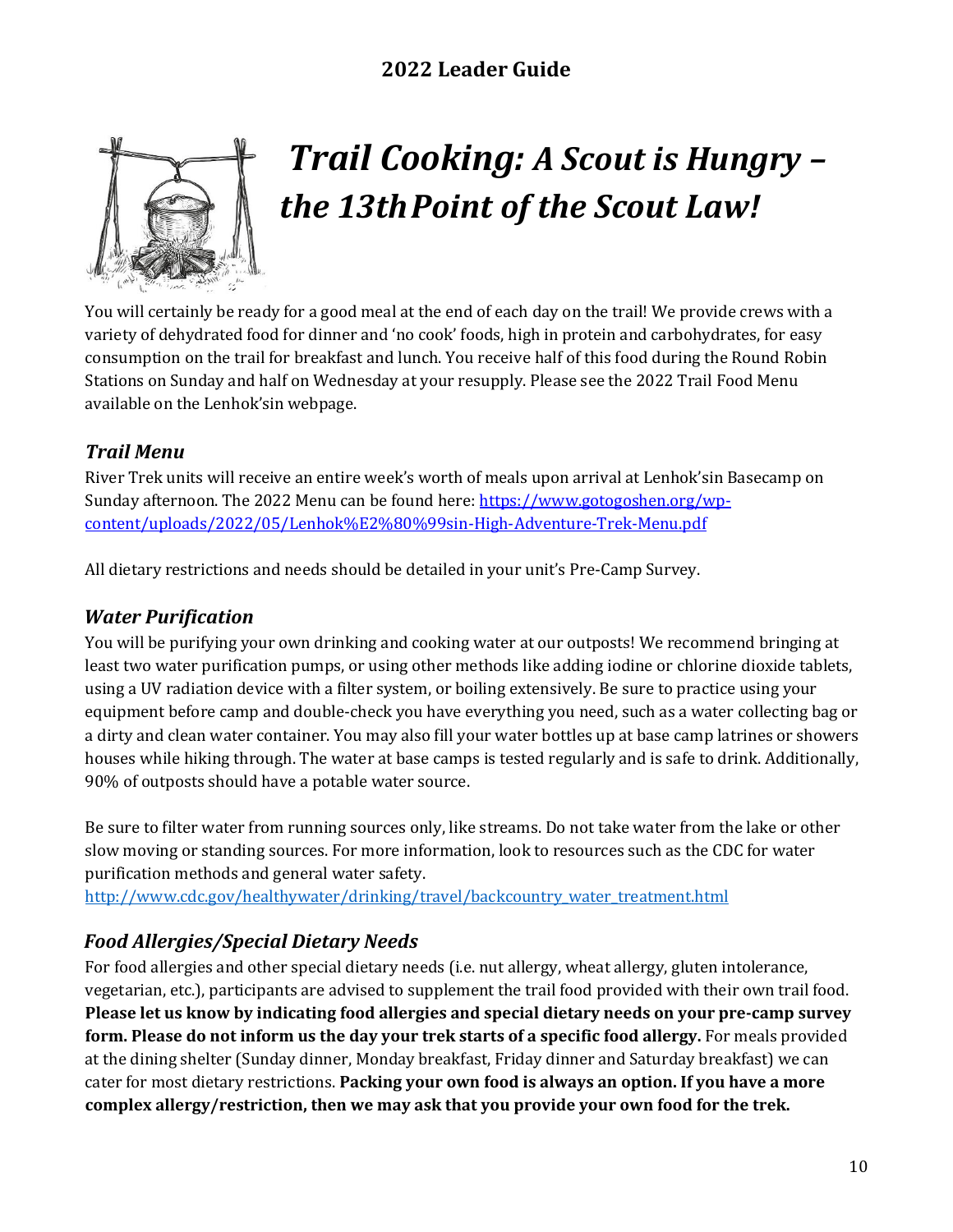#### *Camp Stoves*

We recommend that the crew use single burner backpacking stoves. Two stoves are recommended for a crew of eight, but a third one may come in handy for larger crews. In keeping with BSA policy, adult advisors must demonstrate safe use, discuss safety rules, and observe closely as each youth demonstrates the proper operation of this equipment. Please practice the safe use of a stove with your crew before coming to camp, and pay attention to fuel consumption on shakedown hikes to figure out how much you will need for your trek. Past units have used a variety of stoves, such as the MSR Whisperlite, MSR Dragonfly, and JetBoil.

#### *Restrictions on Liquid Fuel*

No one is allowed to transport any liquid fuel on the buses transporting campers to Goshen Scout Reservation. Lenhok'sin is able to provide white gas **only** for Troops/Crews that ride the bus. Bring approved, aluminum flasks which do not leak, in order to safely carry the liquid fuel, you will need in your packs. A half-gallon of white gas is usually enough for one average sized crew for the week. The type of gas used (e.g., white gas, propane, etc.) should be based upon the requirements of your backpacking stove.

#### *Food Preparation/Tips*

#### **Note: Crews are asked to boil water for their outpost staff's dinners as well as their own.**

Here are some tips from past crews and staff on preparing backpacking food:

- Pack a crew spice kit of basic spices you like
- Spend some time organizing your food when you receive it. Some crews find success in dividing food by meal, with one person carrying an entire meal, while others recommend splitting food between buddy pairs.
- Follow the directions carefully; it can make a difference if you add water to the dry ingredients vs. adding the dry ingredients to the water.
- A lid on the water pot saves about 40 percent on fuel needed to boil the water, and significantly speeds the process. Aluminum foil also works!
- Bringing supplemental food is always encouraged.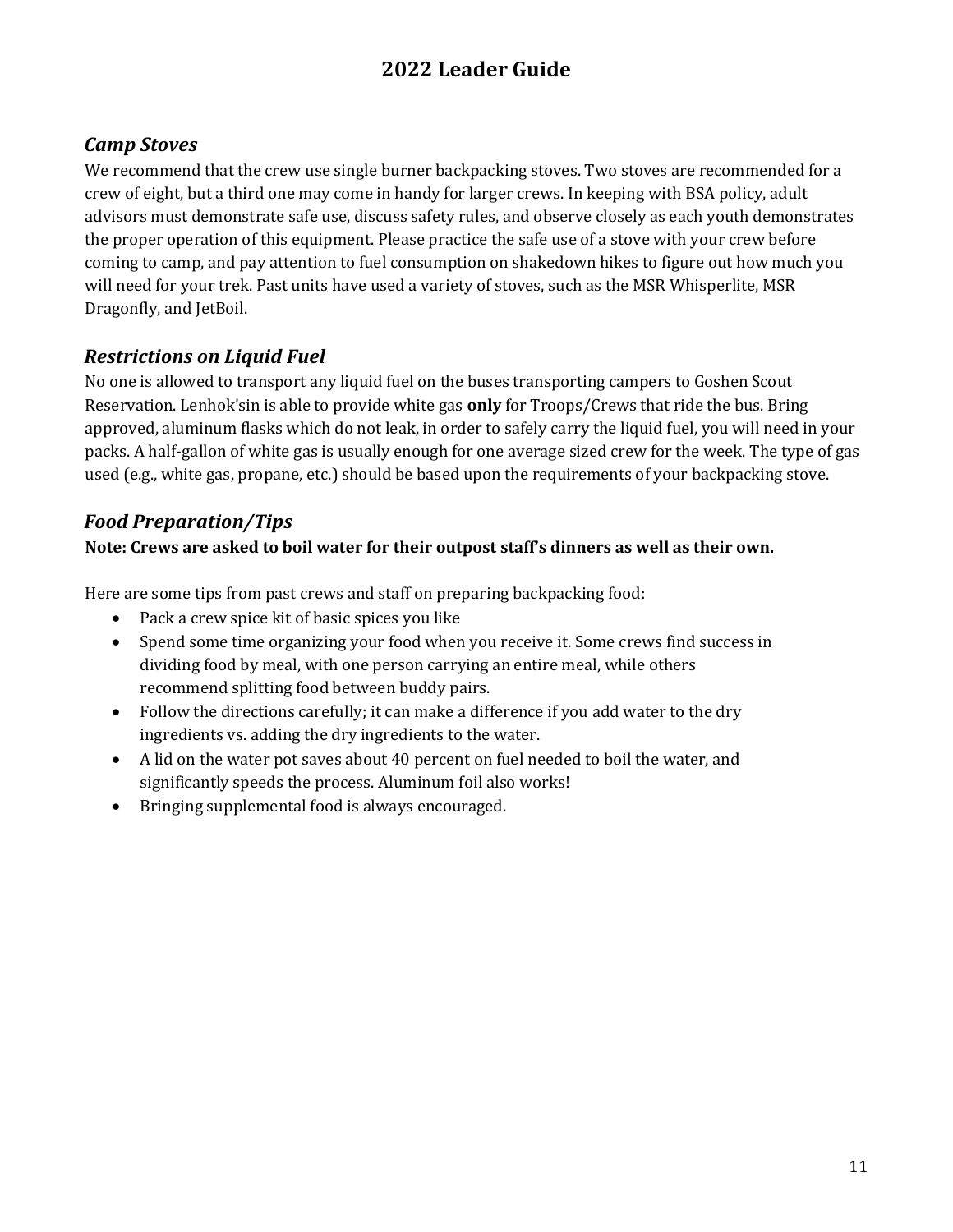

### *On the River: Policies, Tips, and Tricks*

#### *Emergency Procedures and Medical Attention*

Upon your arrival at camp, we will review emergency procedures in detail and give updated contact numbers for our Health Lodge Director and Camp Director, both of whom can be called in an emergency. Medical attention will be rendered by the trained medical staff at Camp Post, on call 24 hours a day for emergencies. The nearest hospital and urgent care facilities are in Lexington, VA. Adult advisors are asked to contact the medical center before calling parents concerning the health of a Scout. If in need of first aid supplies or care, you may also report to the administration building or first aid office of any base camp.

#### *Splitting a Crew*

Crew members must **NEVER TRAVEL ALONE.** It can be easy to drift apart while traveling on the river due to differences in paddling speed paired with the natural flow of the river, making it important to always stay together. A separated crew often leads to lost scouts and poses a severe safety risk. The only reason you should ever split a crew is an emergency. Aiding an injured person in the wilderness makes the rule of four essential; two to go for help and one to render first aid and comfort to the injured crew member.

If you notice a crew member struggling to keep pace with the rest of the unit, consider slowing your pace, or putting them towards the front of the group. Your trek will be more successful when you use your ingenuity and teamwork to accomplish tasks and obstacles as one unified crew.

#### *Class A/BSA Field Uniform*

Your Class A Uniform is only needed on Sunday and Friday at base camp. We recommend leading your Class A Uniforms in your vehicles or with the Camp Quartermaster when you are on the trail.

#### *Garbage Disposal and Sanitation*

Garbage and poor sanitary practices can attract animals to campsites and are a direct violation of bear procedures, bringing danger to you, the next campers, and our staff. Therefore, leftover food items and containers must be disposed of properly. **PACK IT IN–PACK IT OUT!** There are limited trash services at designated campsites.

#### *Wildlife*

Do not corner, try to catch, or try to kill wild animals of any kind.

Types of wildlife you may come across: Black Bear, Coyote, Deer, Raccoon, Skunk, Fox, Mice, Opossum, Timber Rattlesnake, Copperhead Snake, Garter Snake, Black Rat Snake, Tick, Black Widow Spider, Brown Recluse Spider, Squirrel, Turkey, other birds, and more.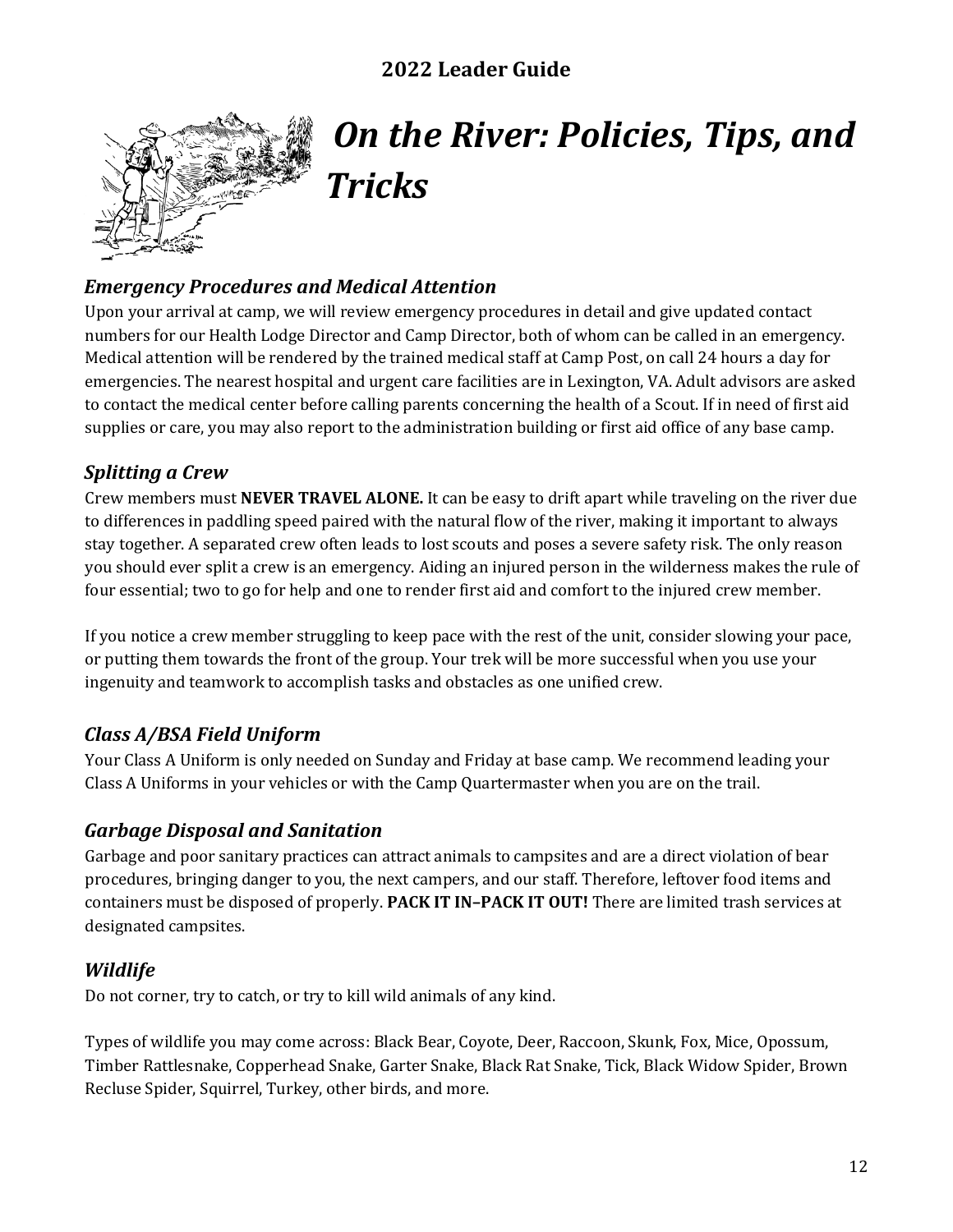Crew members should not attempt to relocate snakes; be cautious, avoid the snake, and continue along your route.

#### *Bear Procedures*

There are many bears in the Blue Ridge Mountains! It is important to double, and triple check your crew's bear procedures multiple times a day. It is especially important to verify your crew is following proper procedures when you are about to go to sleep for the evening.

The James River is located in the heart of bear country within the Shenandoah Valley. If you happen to see a bear while on your trek, there is no need to fear. If you see a bear that is close to you, make yourself "big" and make lots of noise. If the bear does not move away, calmly walk backwards while making noise until out of sight.

Please follow these helpful tips to successfully interact with the bears:

#### **Do:**

- Make sure food/trash (anything with an odor) is stored in a bear resistant container. Other options include:
	- Trunk of car
	- bear bag hung away from camp
- Make noise while traveling (but be considerate to other visitors).
- If you have a close encounter, make yourself as big as possible and back away slowly while facing the bear.
- Travel in groups.
- Cook away from sleeping area, don't sleep in the clothes that you wore while cooking.
- Follow the Bear-muda triangle while setting up camp.

#### **Do Not:**

- **Run from a Bear!**
	- Running may prompt the bear to chase
	- No human can outrun a bear
- Feed a bear or allow bears to access any human related food sources
- Approach a bear for a selfie (or for any other reason)
- Burn food/leftovers in a fire pit.
- Put food, trash, lotions. cosmetics, etc. in tents
- Leave coolers, food, camp stoves, trash, etc. in vehicle with windows open
- Leave coolers, food, camp stoves, trash, etc. out when not on site.

If you are caught baiting a bear intentionally you WILL be asked to leave to the property and will receive a hefty fine from the state of Virginia.

For more information about bears in Virginia please visit [www.dgif.virgina.gov/wildlife/bear/](http://www.dgif.virgina.gov/wildlife/bear/)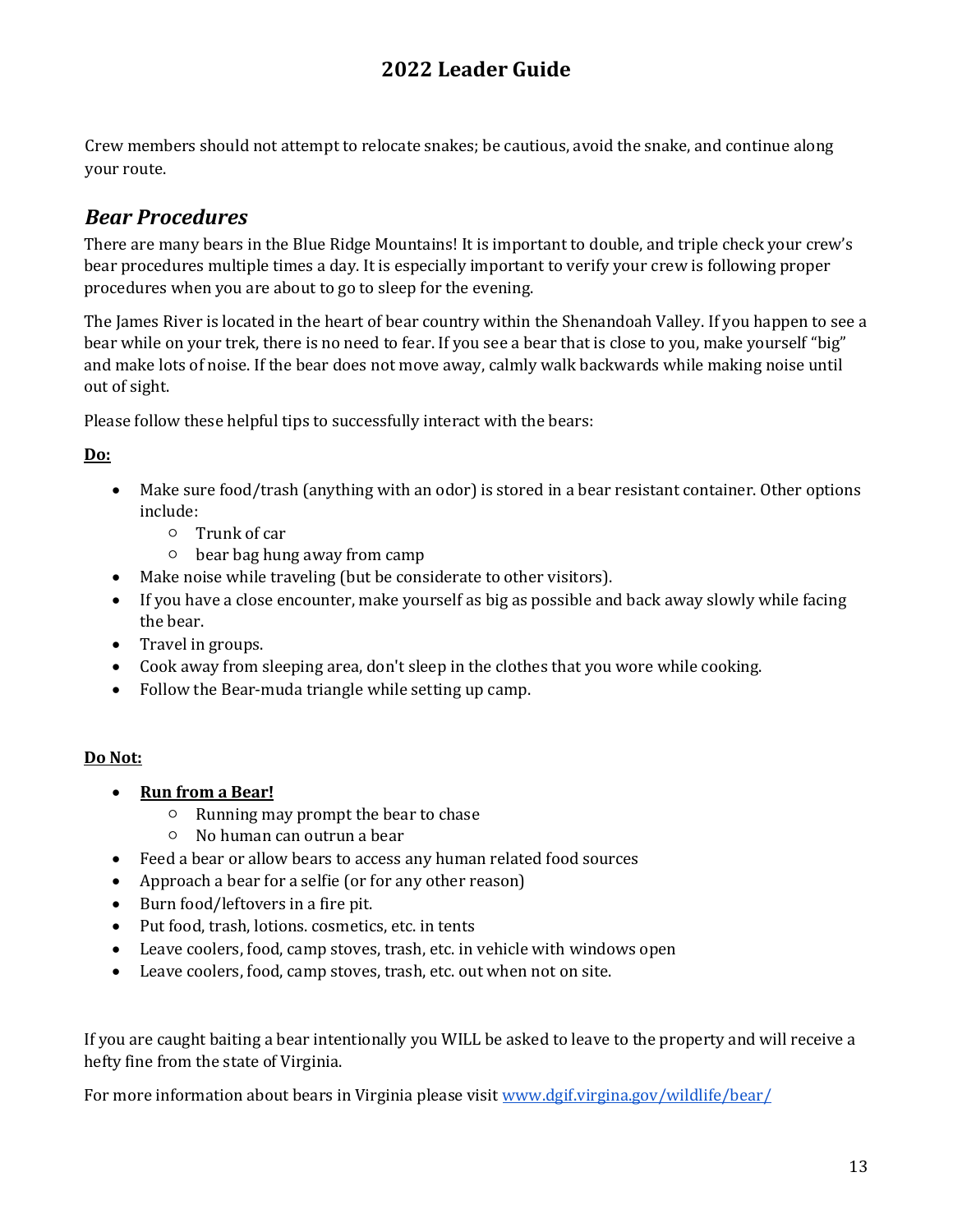

## *5-Day Upper James River Canoe Trek*

The Lenhok'sin High Adventure Canoe Trek is completed in partnership with the Twin River Outfitters in Buchanan, Virginia (James River Runners used for Week 3 of 2022 Summer Season). The following guide materials reflect a standard River Trek with the Twin River Outfitters.

#### *Itinerary*

Sunday

- Arrival at Camp Baird (Lenhok'sin High Adventure, Goshen Scout Reservation) beginning at 1:00 pm
- Complete Round Robin Stations with site guide
- Attend Flags, Dinner, and Campfire with other Lenhok'sin crews (see "Sunday Arrival" section) Monday
	- Arrive at Twin River Outfitters (TRO) by 9:00 AM
		- o 640 Lowe St, Buchanan, VA 24066
	- TRO will conduct safety brief and collect TRO release forms
	- Load up and drive to Iron Gate boat landing.
	- Camp at Gala campground
	- Paddle length: 10.5 miles / 4.5 hours

#### Tuesday

- Paddle from Gala to Narrow Passage Campground at Horseshoe Bend
- Paddle length: 17 miles / 6 hours
	- o longest paddle day of the trip, recommend early start

#### Wednesday

- Paddle Horseshoe Bend campground to Arcadia with stop in Buchanan
	- o 15 miles total paddle
- Paddle length to Buchanan: 9 miles / 3 4 hours
- Resupply in Buchanan: water, ice, trash, laundry services, charge phones, etc.
- Paddle length Buchanan to Arcadia Campground: 6 miles, 2  $\frac{1}{2}$  hours

#### Thursday

- Paddle Arcadia Campground to Wilderness Canoe Campground
- Paddle length: 12 miles / 5 hours
- Camp Wilderness Canoe Campground, camping fee paid by TRO
- TRO staff will swap out canoes for kayaks in the evening
- TRO staff will staff will stage vehicle for gear pickup, allowing for Friday paddle with no camping gear in boats.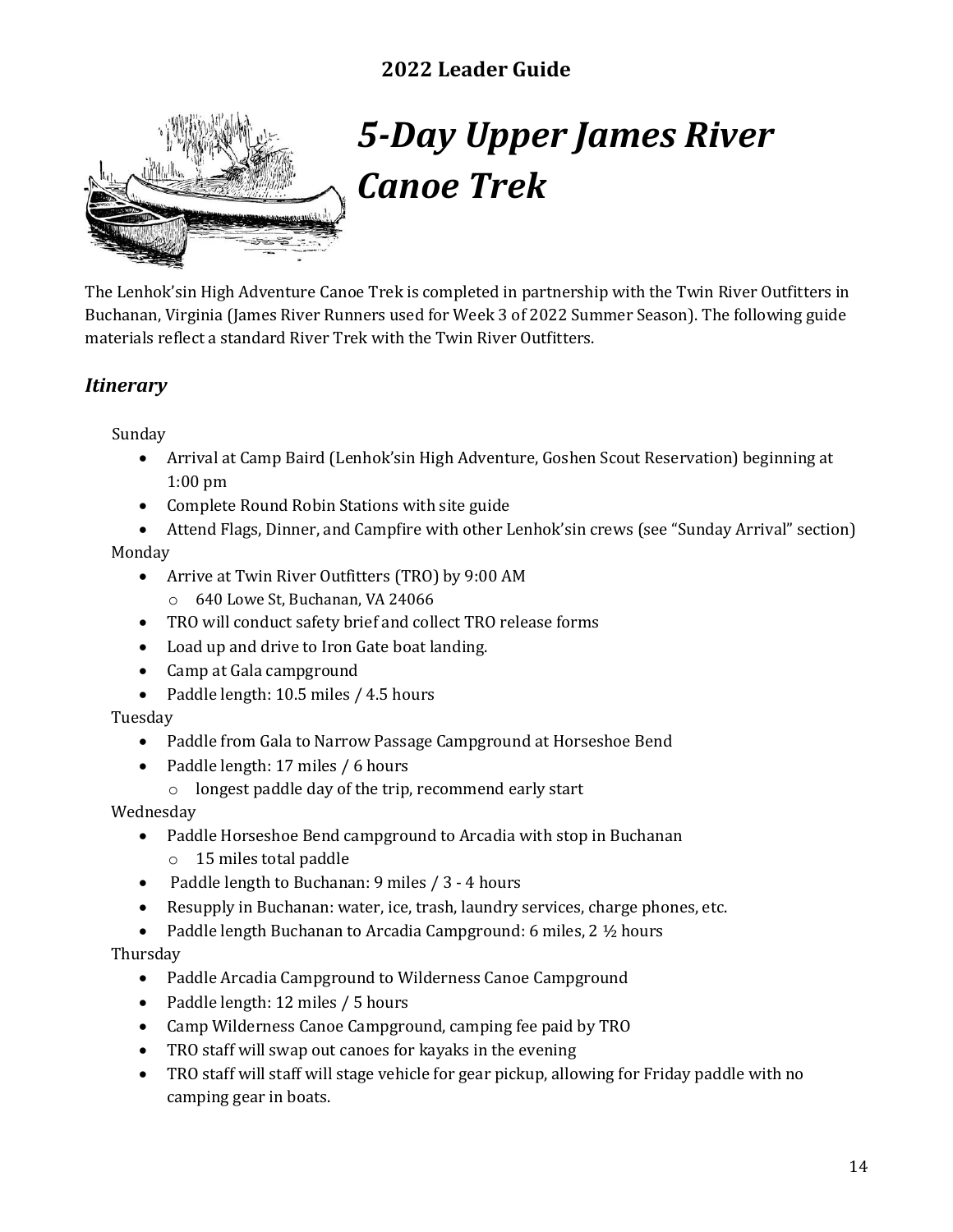Friday

- 8:30 am: pack camping gear in TRO vehicle
- Launch by around 9 am, for a 1 PM pickup at Snowden Take Out
- Paddle length: 7 miles,  $3\frac{1}{2}$  to 4 hours due to difficulty
- Drive back to Buchanan typically by 2:15 PM
- Return to Lenhok'sin High Adventure (Camp Baird Base Camp)
	- o See "Friday Schedule" for more information

#### *Trek Route*

A copy of the 63 mile trek route can be found here[: https://fh](https://fh-sites.imgix.net/sites/448/2019/09/11202907/Web_Upper-James-Packet_TRO.pdf)[sites.imgix.net/sites/448/2019/09/11202907/Web\\_Upper-James-Packet\\_TRO.pdf](https://fh-sites.imgix.net/sites/448/2019/09/11202907/Web_Upper-James-Packet_TRO.pdf)

#### *Swim Checks*

Swim checks are required to participate an any BSA Aquatics activity, including the James River Canoe Trek. Although swim checks can be completed upon arrival, we highly encourage completing them for your unit beforehand. All participants must pass the swim check in order to participate in the trek.

Goshen Scout Reservation 2022 Pre-Camp Swim Check Form: [https://www.gotogoshen.org/wp](https://www.gotogoshen.org/wp-content/uploads/2021/11/2022-Swim-Check-Form.pdf)[content/uploads/2021/11/2022-Swim-Check-Form.pdf](https://www.gotogoshen.org/wp-content/uploads/2021/11/2022-Swim-Check-Form.pdf)

#### *Outfitter Liability Form*

Outfitter Liability Waivers are required for all participants. The waiter will be collected during the Monday morning orientation presented by the outfitter.

The Outfitter Liability Waivers are available here[: https://www.gotogoshen.org/wp](https://www.gotogoshen.org/wp-content/uploads/2021/08/2022-River-Trek-%E2%80%93-Outfitter-Release-Waiver.pdf)[content/uploads/2021/08/2022-River-Trek-%E2%80%93-Outfitter-Release-Waiver.pdf](https://www.gotogoshen.org/wp-content/uploads/2021/08/2022-River-Trek-%E2%80%93-Outfitter-Release-Waiver.pdf)

#### *River Trek Guide*

A Lenhok'sin Staff member will attend the Monday and Tuesday portion of the James River Trek with units. If multiple units are attending during a session, guide will split time between the units.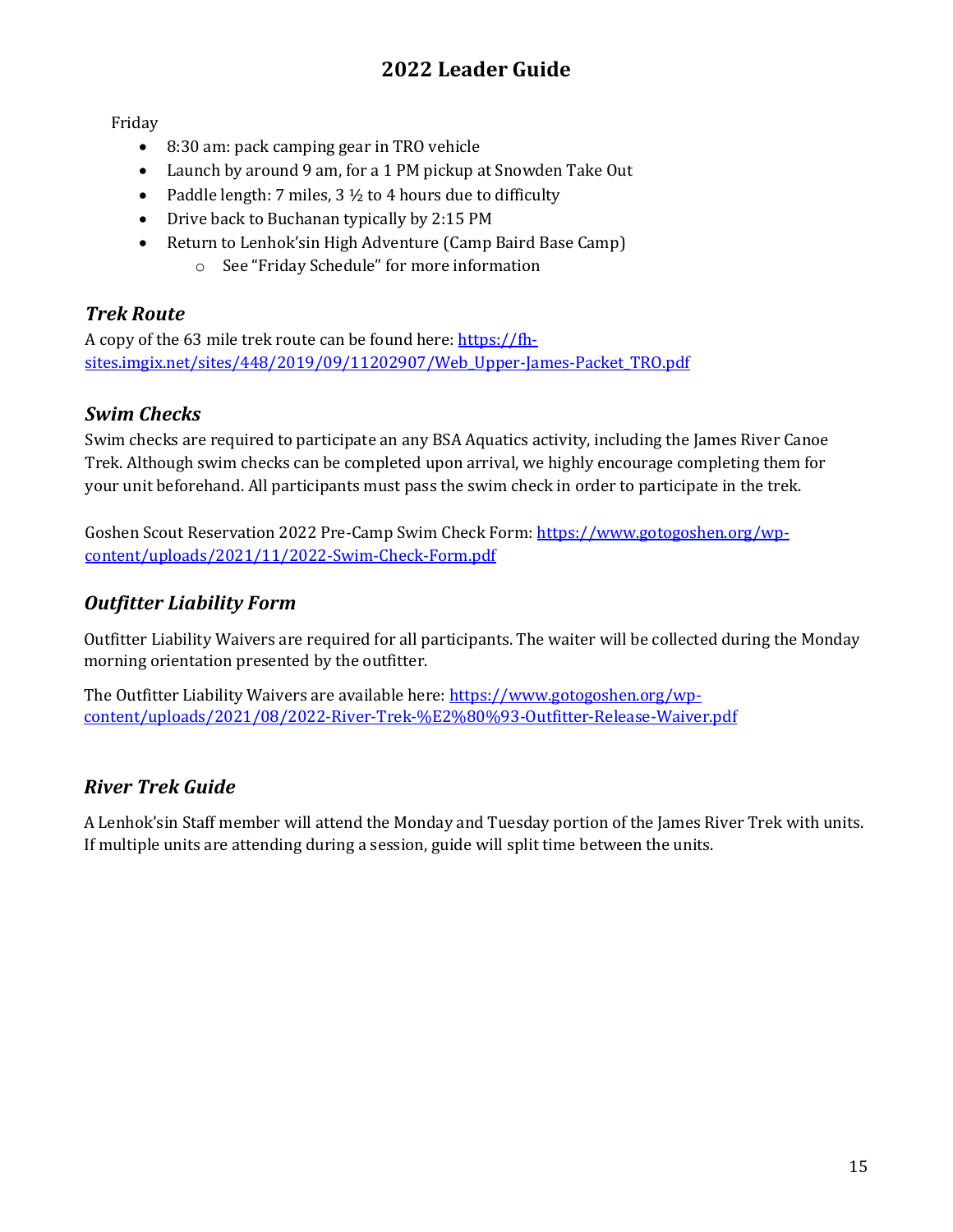### **River Clean Up Service Project**

The Twin River Outfitters is happy to assist any Scouting Unit participating on a 50 miler trip in conducting a "River Cleanup Service Project" as part of the 50 Miler Award Qualification.

50 Miler Service Project Conditions:

"During the time on the trail or waterway, complete a minimum of 10 hours each of group work on projects to improve the trail, springs, campsite, portage or wilderness area. If after checking with recognized authorities, it is not possible to complete 10 hours each of group work on the trail, a similar project may be done in the unit's home area."

#### **This is an optional activity completed entirely at the choice of each participating unit.**

To assist in the service project, TRO will:

- Provide trash bags
- Pick up garbage left at the following boat landings
	- o Tuesday: Craig Creek (bags should be left in upper parking lot)
	- o Wednesday: Horseshoe Bend boat landing & Buchanan TRO store
	- o Thursday: Wilderness Canoe Campground dumpster
	- o Friday: Snowden take out
	- o Drop garbage bags or debris at public boat landings. Please call TRO at (540) 261-7334 to inform them of each trash drop
		- Make sure bags and debris are left clear of boat launch site (visible, but out of the way)
- Comments:
	- o Safety first!
	- o Do not pick up trash in a class II rapid of near any unsafe water
	- o Do not pick up any sharp or rusty items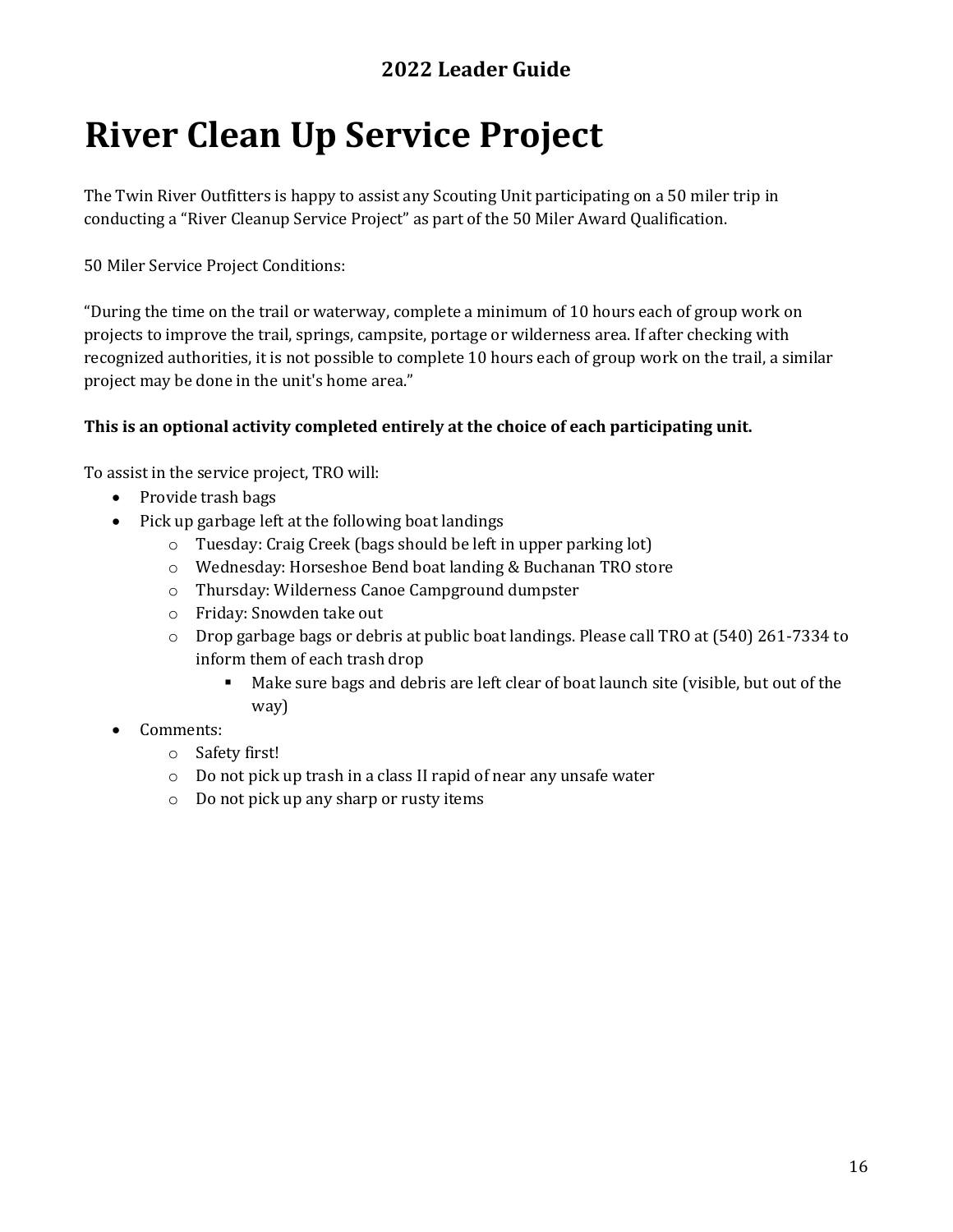### *Awards*

#### *Lenhok'sin High Adventure Patch*

The Lenhok'sin High Adventure Patch is presented at the closing campfire to each crew member that has completed a week on the trail, participated fully, and demonstrated Scouting spirit. This is an award which is neither sold nor given to anyone who hasn't earned it.

#### *River Trek Award:*

At Lenhok'sin High Adventure. Similar to the Trailblazer Award, the River Trek award is presented to the crews who demonstrate safety afloat and practice wilderness ethics.

- Complete a service project approved by the outfitters. Signed by an outfitter representative, crew Chief, and Adult Leader.
- Visit at least one base camp and talk to the scouts about your adventure on the River! Must be approved by the Camp Director of that camp.
- Practice the principles of Leave No Trace during your River Trek! Give an example of one you practiced on your trek.
- Demonstrate the different kinds of paddle strokes you learned on your trek.
- Present an **original** song, skit, or cheer at **closing campfire**

#### *The Wilderness Award*

For crews who really want to immerse themselves in the wilderness.

- Qualify for the Trailblazer Award and practice the principles of "Leave No Trace"
- Visit a base camp **ONLY ONCE** during your Trek, outside of your check-in and departure from Camp Baird base camp, at the beginning and end of your trek.
- At a base camp, visit the first-year camper program or a group of Webelos, and chat with the Scouts there about backpacking and the Lenhok'sin High Adventure Program.
- Give a detailed written report on the trail conditions. (Note specific trails in need of attention.)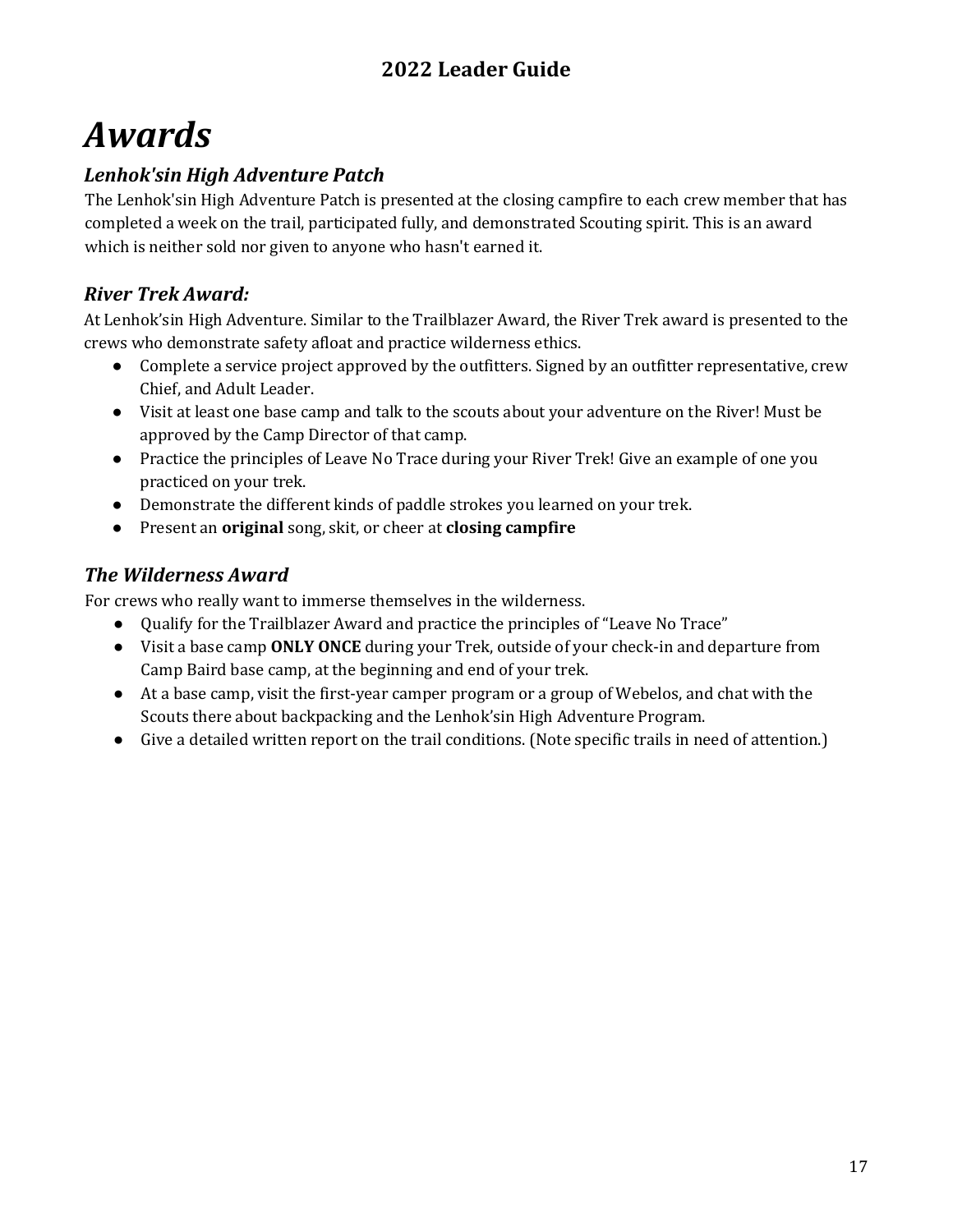| <b>Sunday - Arrival Schedule</b> |                                |                                     |                                                                                                                                                |  |
|----------------------------------|--------------------------------|-------------------------------------|------------------------------------------------------------------------------------------------------------------------------------------------|--|
| <b>Time</b>                      | <b>Event</b>                   | <b>Location</b>                     | <b>Details</b>                                                                                                                                 |  |
| $1:30$ pm to<br>$3:30$ pm        | Check in to camp               | Parking lot/<br>Camp Baird<br>Admin | Our staff will greet you in the<br>parking lot and give you further<br>instructions. Bring a copy of your<br>crew roster to check in at Admin. |  |
| $2:00 \text{ pm}$ to<br>5:30 pm  | Round Robin<br><b>Stations</b> | Camp Baird                          | At check-in we will give you a<br>checklist for round robin. Please<br>have two copies of your medical<br>forms ready.                         |  |
| $1:30$ pm to<br>5:30 pm          | Camp Set Up                    | <b>Sites</b>                        | After you first check in, we will<br>give you time to set up camp for<br>your first night.                                                     |  |
| 5:50 pm                          | Flags                          | Parade Field                        | Field Uniforms (Class "A") to be<br>worn                                                                                                       |  |
| $6:00$ pm                        | Dinner                         | Camp Baird<br>Dining Shelter        | YUM!                                                                                                                                           |  |
| 7:00 pm                          | Roundtable                     | Camp Baird<br><b>Admin Building</b> | For Adult Leaders and Crew Chiefs                                                                                                              |  |
| 8:20 pm                          | Gather for Opening<br>Campfire | Parade Field                        | Staff-led campfire at Campfire Hill.<br>Class A optional. After campfire,<br>you may leave uniforms in your<br>vehicle or quartermaster.       |  |
| 10:30 pm                         | Quiet Time                     | <b>Sites</b>                        |                                                                                                                                                |  |

| <b>Monday - Trek Departure Schedule</b> |                                 |                |                                 |
|-----------------------------------------|---------------------------------|----------------|---------------------------------|
| $7:00 \text{ am}$                       | Continental<br><b>Breakfast</b> | Dining Hall    | Dress for trek                  |
| $8:00 \text{ am}$                       | Hit the River!                  | From Base Camp | Travel to Twin River Outfitters |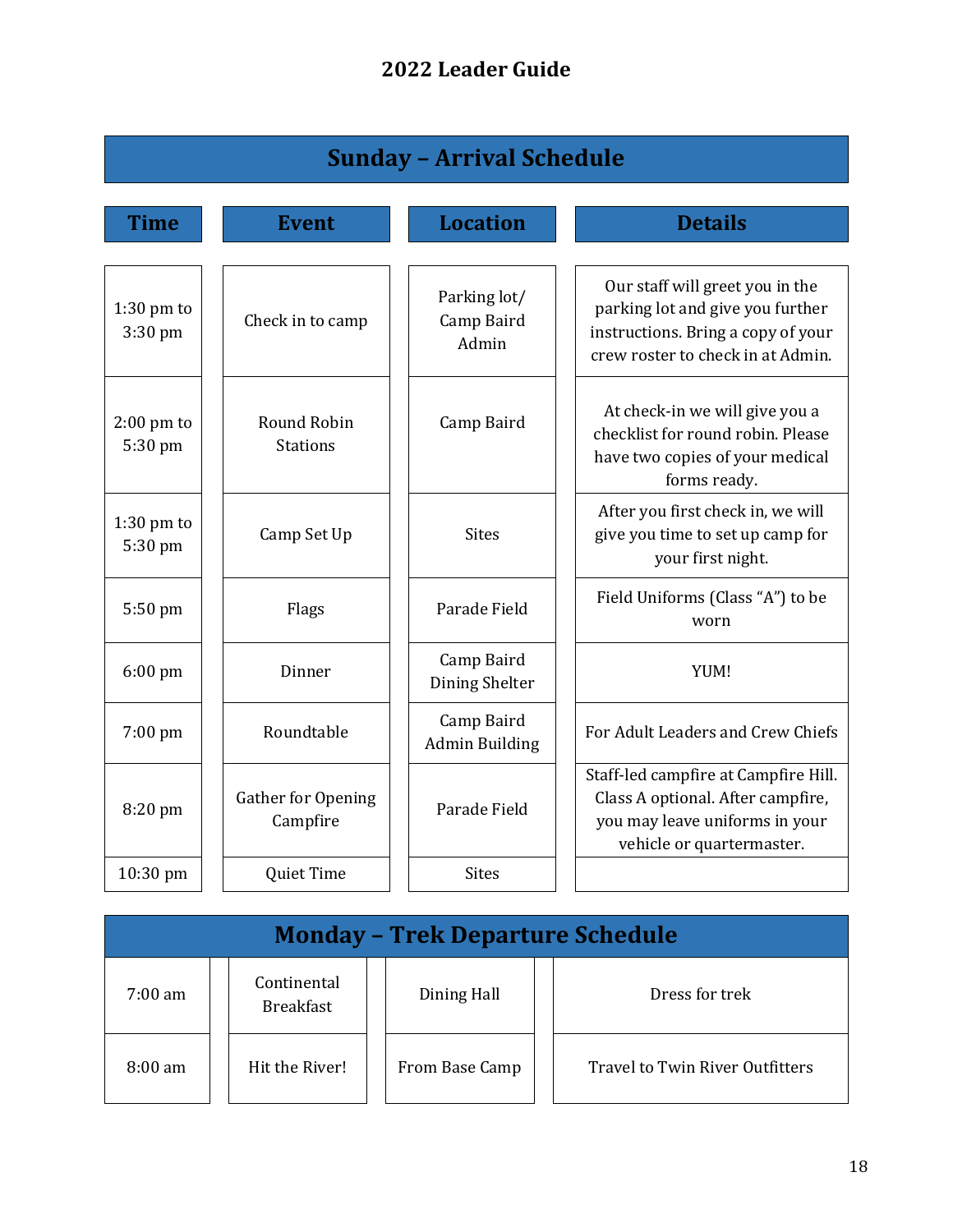| Friday – Return Schedule          |                                      |                                       |                                                                                                  |
|-----------------------------------|--------------------------------------|---------------------------------------|--------------------------------------------------------------------------------------------------|
| <b>Time</b>                       | <b>Event</b>                         | <b>Location</b>                       | <b>Details</b>                                                                                   |
| $2:00 \text{ pm}$ to<br>$5:00$ pm | Return from<br>trail and check<br>in | Camp Baird -<br><b>Admin Building</b> | Submit award applications and<br>outpost evaluations. Sign up for a skit<br>or song at campfire. |
| (5:50) 6:00<br>pm                 | (Flags) and<br>Dinner                | Parade Field                          | Followed by dinner at the Dining<br>Pavilion                                                     |
| $7:00 \text{ pm}$                 | Roundtable                           | Camp Baird<br>Admin building          | For Adult Leaders and Crew Chiefs                                                                |
| $8:25$ pm                         | Closing<br>Campfire                  | Parade Field                          | Scout-led campfire at campfire hill,<br>followed by awards ceremony                              |
| $10:30 \text{ pm}$                | Quiet Time                           | <b>Sites</b>                          |                                                                                                  |

| <b>Saturday - Departure Schedule</b>      |  |                                 |  |                        |                                                                                                                                                                |
|-------------------------------------------|--|---------------------------------|--|------------------------|----------------------------------------------------------------------------------------------------------------------------------------------------------------|
| $5:30$ am                                 |  | Wake Up                         |  | <b>Sites</b>           | Camp Staff Will Start the<br><b>Wake-Up Process</b>                                                                                                            |
| $5:30$ am $-$<br>$6:00 \text{ am}$        |  | Pack up Camp                    |  | <b>Sites</b>           | Pack up and get ready to<br>roll out of camp                                                                                                                   |
| $5:30$ am $-$<br>6:30 am                  |  | Continental<br><b>Breakfast</b> |  | <b>Dining Pavilion</b> | Available at your convenience at<br>the Dining Pavilion                                                                                                        |
| $6:00 \text{ am } -$<br>$7:00 \text{ am}$ |  | Check out                       |  | <b>Baird Admin</b>     | Please have a representative<br>stop by and check out                                                                                                          |
| $7:00 \text{ am*}$                        |  | On the road                     |  |                        | By 7 am all crews should be<br>gone from camp<br>(*Departure time for crews<br>departing on council provided<br>buses may vary from the 7:00 am<br>departure). |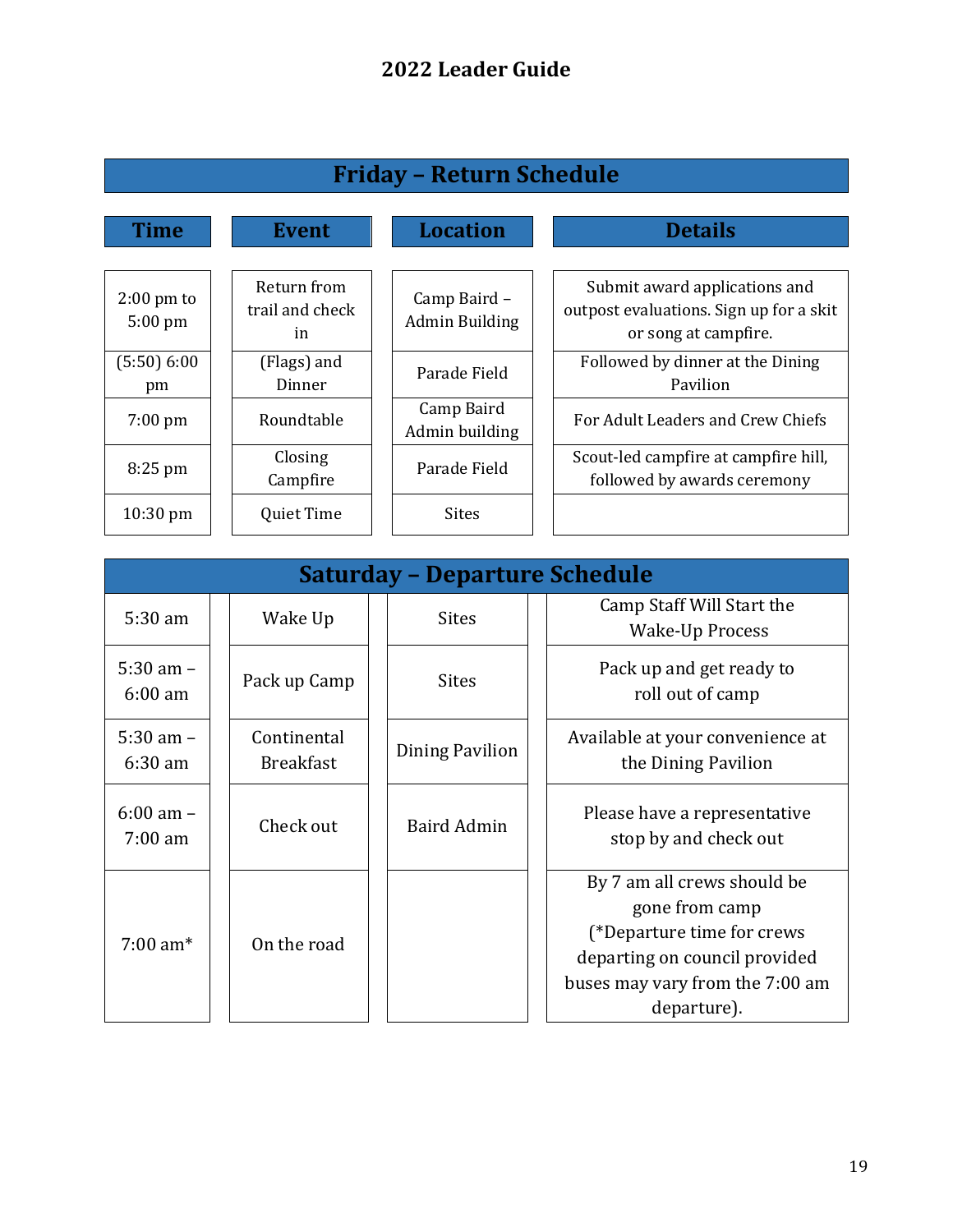#### **Equipment Check List**

The below items are recommended for your Lenhok'sin trek. Quantities of crew gear items may vary based on the size of your unit. Please label **all** personal items with your Name and Unit Number. For Crew gear, we recommend considering one's crew size in regard to quantity of each item.

| Equipment Provided by Twin River Outfitters (to be returned at end of trek) |                          |                 |              |  |
|-----------------------------------------------------------------------------|--------------------------|-----------------|--------------|--|
| Item                                                                        | <b>Description/Notes</b> | Quantity        | <b>Check</b> |  |
| Canoes/Kayaks                                                               |                          |                 |              |  |
| Lifejackets                                                                 |                          |                 |              |  |
| Paddles                                                                     |                          |                 |              |  |
| 5 Gallon water containers                                                   |                          |                 |              |  |
| Dry Bags                                                                    | Commercial Grade, NRS    | 3 per canoe (1  |              |  |
|                                                                             |                          | large, 2 small) |              |  |
| Dry Box                                                                     |                          | 1 per unit      |              |  |
| Detailed River Map                                                          |                          |                 |              |  |
| <b>Bailers</b>                                                              |                          |                 |              |  |

| <b>Crew Gear - Shared by All</b>     |                                            |              |              |  |  |
|--------------------------------------|--------------------------------------------|--------------|--------------|--|--|
| <b>Item</b>                          | <b>Description/Notes</b>                   | Quantity     | <b>Check</b> |  |  |
| 75 ft of nylon rope                  | For Bear Bag                               | $1 - 2$      |              |  |  |
| Durable bear bags                    |                                            | 2-3 (number  |              |  |  |
|                                      |                                            | depends on   |              |  |  |
|                                      |                                            | crew size)   |              |  |  |
| Carabiner (climbing strength)        | For Bear Bag                               | $1 - 2$      |              |  |  |
| Cooking Pots (1-2)                   | 8 qt w/ lid                                | $1 - 2$      |              |  |  |
| <b>Cooking Utensils</b>              | Spoon, spatula, etc.                       |              |              |  |  |
| Compass                              |                                            |              |              |  |  |
| Sewing Kit                           |                                            | $\mathbf{1}$ |              |  |  |
| <b>Camping Stove</b>                 |                                            |              |              |  |  |
| Fuel Bottle w/fuel                   |                                            |              |              |  |  |
| <b>Crew First Aid Kit</b>            |                                            | $\mathbf{1}$ |              |  |  |
| Duct Tape                            |                                            | $\mathbf{1}$ |              |  |  |
| Spices, Assorted                     | e.g., salt, pepper, Siracha, Texas<br>Pete |              |              |  |  |
| <b>Water Purification/Filtration</b> | Method your unit is familiar with.         |              |              |  |  |
| System                               | Enough for entire trek.                    |              |              |  |  |
| Trowel/Shovel                        |                                            | $\mathbf{1}$ |              |  |  |
| Multitool/Hot Pot Tongs              |                                            | 1            |              |  |  |
| <b>Toilet Paper</b>                  |                                            |              |              |  |  |
| Cooler for ice (optional)            | Ice available Mon, Wed, Thurs              |              |              |  |  |
|                                      | For fire wood                              |              |              |  |  |
| <b>Folding Saw</b>                   |                                            |              |              |  |  |
| <b>Emergency Cellphone</b>           | <b>Verizon Service</b>                     |              |              |  |  |
| Throw Rope (optional)                |                                            | $\mathbf{1}$ |              |  |  |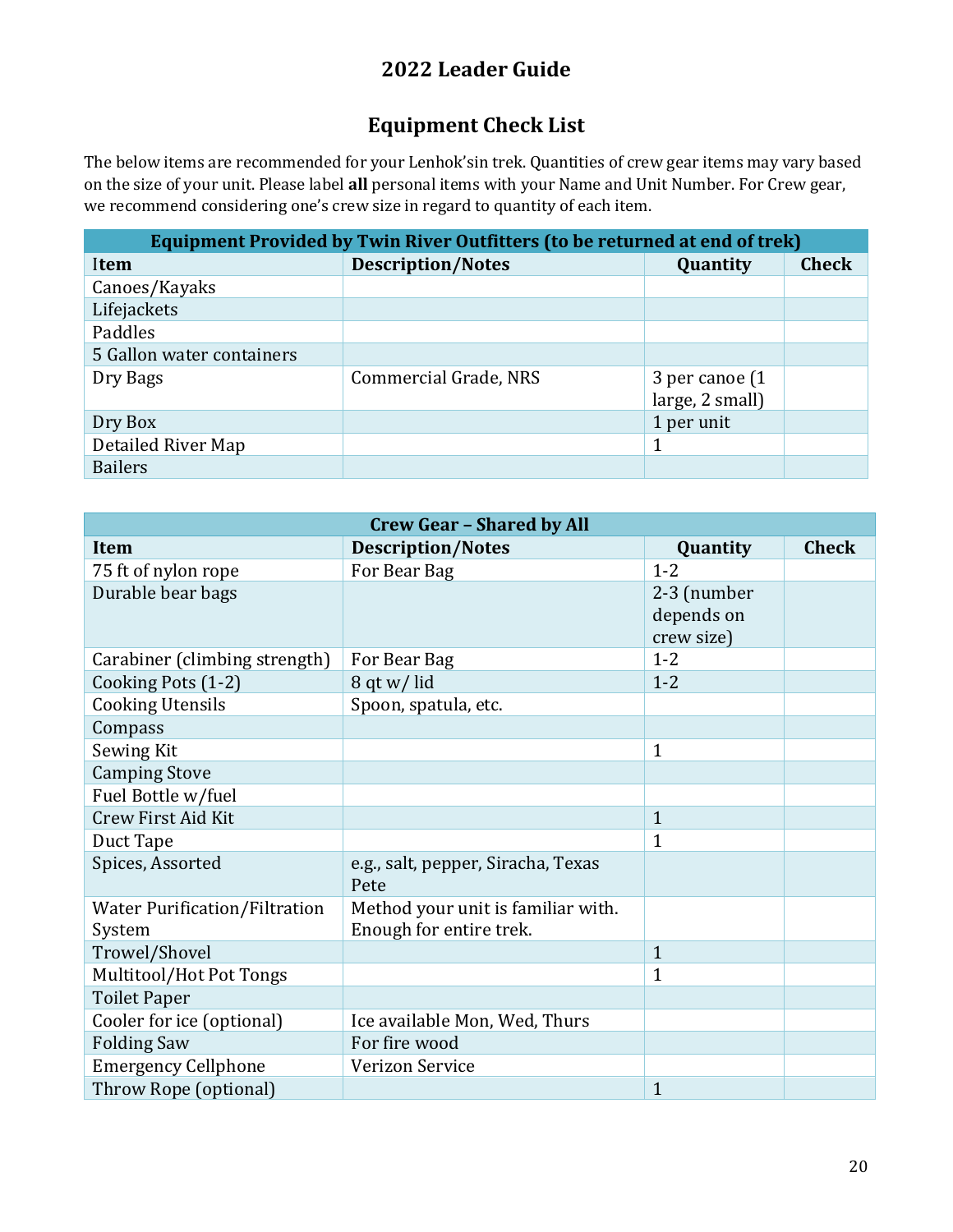| Shovel/Trowel/Snow Stake For digging catholes |  |  |
|-----------------------------------------------|--|--|

| <b>Personal/Individual Gear</b>              |                                                         |                       |  |  |  |  |
|----------------------------------------------|---------------------------------------------------------|-----------------------|--|--|--|--|
|                                              | <b>General Equipment</b>                                |                       |  |  |  |  |
| Backpacking Backpack or                      | Place interior items in waterproof                      | $\mathbf{1}$          |  |  |  |  |
| duffel                                       | containers/bags                                         |                       |  |  |  |  |
| Tent                                         | Often shared by campers in 'buddy<br>pairs'             |                       |  |  |  |  |
| <b>Small Stuff Sacks</b>                     |                                                         | Multiple              |  |  |  |  |
| Sleeping Bag                                 | Lightweight                                             | $\mathbf{1}$          |  |  |  |  |
| Sleeping Pad                                 | Inflatable or foam. Most campsites<br>have gravel pads. | $\mathbf{1}$          |  |  |  |  |
| <b>Waterproof Stuff Sack</b>                 | To cover sleeping bag                                   | $\mathbf{1}$          |  |  |  |  |
| Mess Kit (Plate, Bowl,<br>Mug/Cup, Utensils) |                                                         | $\mathbf{1}$          |  |  |  |  |
| Water Bottle/1 qt.                           | Or hydration bladder                                    | $(4 \text{ or more})$ |  |  |  |  |
| Pocket Knife/Multitool                       |                                                         | $\mathbf{1}$          |  |  |  |  |
| Lighter/Matches                              | Waterproof                                              |                       |  |  |  |  |
| Flashlight/Headlamp                          | Spare batteries                                         | $\mathbf{1}$          |  |  |  |  |

| <b>Clothing</b>                  |                             |                |  |  |
|----------------------------------|-----------------------------|----------------|--|--|
| <b>Short Sleeve Shirt</b>        |                             | 3              |  |  |
| Long Sleeve Shirt                |                             | 1              |  |  |
| Shorts                           |                             | 2              |  |  |
| Long Pants                       |                             | $\mathbf{1}$   |  |  |
| Underwear                        |                             | 6              |  |  |
| Sports Bra                       |                             | $\overline{2}$ |  |  |
| Socks                            | Wool or synthetic           | $6+$ pair      |  |  |
| <b>Belt</b>                      |                             | 1              |  |  |
| <b>Sleep Clothes</b>             |                             | 1 set          |  |  |
| Fleece Jacket or Sweatshirt      |                             | 1              |  |  |
| Rain Jacket and Pants            | Sturdy w/ hood, breathable  | 1 set          |  |  |
| <b>River Shoes</b>               | Broken in prior to trek     | 1 pair         |  |  |
| <b>Camp Shoes/Sneakers</b>       |                             | 1 pair         |  |  |
| Class A Uniform                  | Worn during flag ceremonies | $\mathbf{1}$   |  |  |
| Baseball Cap/Wide Brimmed<br>Hat |                             | $\mathbf{1}$   |  |  |
| Swimwear                         | Scouting appropriate        | $1 - 2$        |  |  |

| <b>Toiletries</b> |             |                          |  |
|-------------------|-------------|--------------------------|--|
| Toothbrush        |             |                          |  |
| Toothpaste        | Travel Size | $\overline{\phantom{a}}$ |  |